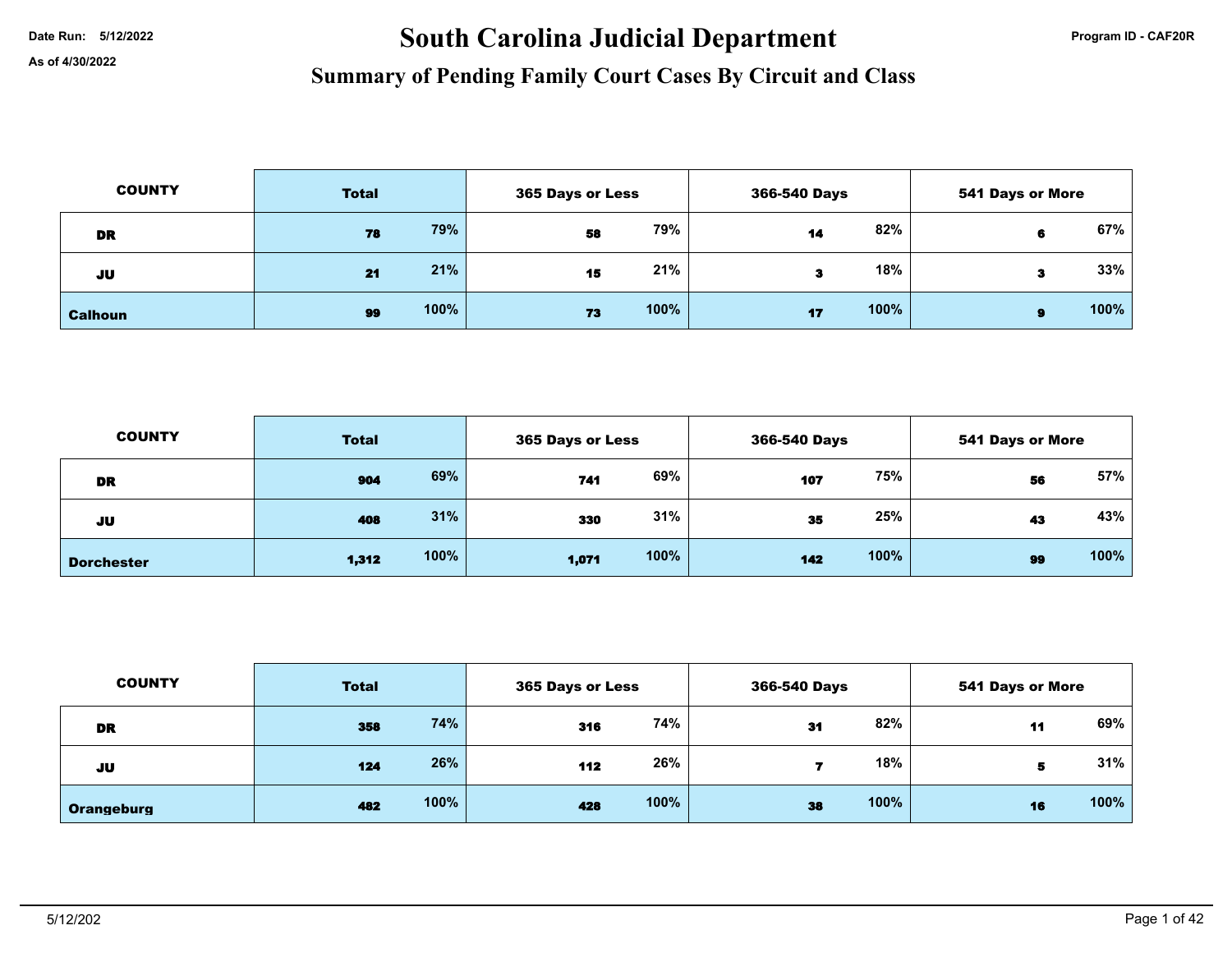## Date Run: 5/12/2022 **Date Run: 5/12/2022** Program ID - CAF20R

### **Summary of Pending Family Court Cases By Circuit and Class**

Number of Pending Family Court Cases in Circuit 01 / Percent of Pending Cases Statewide: 1,893 / 5% 1,893 / 5%

| <b>CIRCUIT</b> | <b>Total</b> |      | 365 Days or Less |      | 366-540 Days |      | 541 Days or More |      |
|----------------|--------------|------|------------------|------|--------------|------|------------------|------|
| DR             | 1,340        | 71%  | 1,115            | 71%  | 152          | 77%  | 73               | 59%  |
| JU             | 553          | 29%  | 457              | 29%  | 45           | 23%  | 51               | 41%  |
| 01             | 1,893        | 100% | 1,572            | 100% | 197          | 100% | 124              | 100% |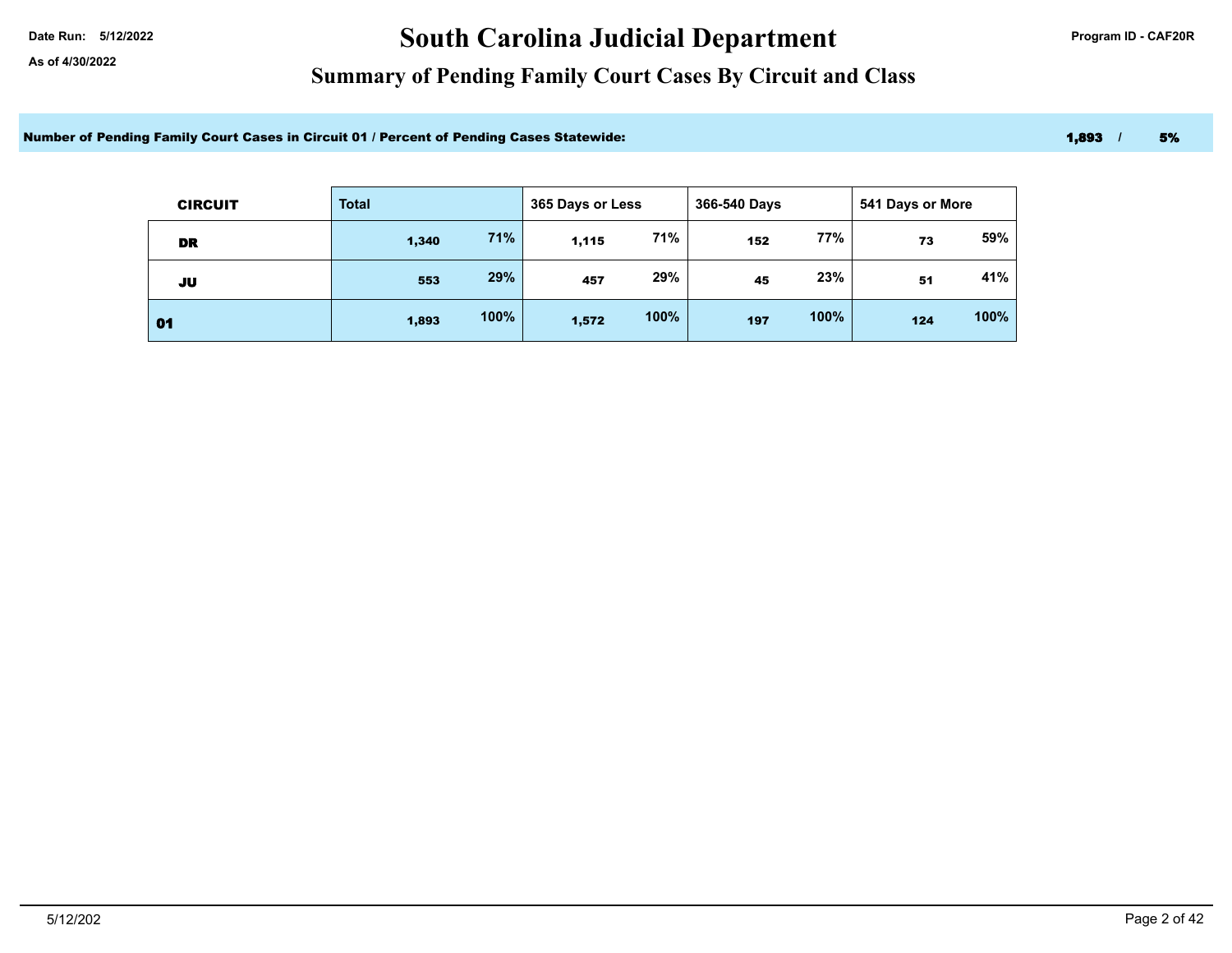# Date Run: 5/12/2022 **Program ID - CAF20R South Carolina Judicial Department Program ID - CAF20R**

| <b>COUNTY</b> | <b>Total</b> |      |     | 365 Days or Less |     | 366-540 Days |    | <b>541 Days or More</b> |  |
|---------------|--------------|------|-----|------------------|-----|--------------|----|-------------------------|--|
| DR            | 811          | 92%  | 641 | 91%              | 100 | 99%          | 70 | 93%                     |  |
| JU            | 71           | 8%   | 65  | 9%               |     | 1%           | 5  | 7%                      |  |
| <b>Aiken</b>  | 882          | 100% | 706 | 100%             | 101 | 100%         | 75 | 100%                    |  |

| <b>COUNTY</b>  | <b>Total</b> | 365 Days or Less | 366-540 Days | <b>541 Days or More</b> |  |
|----------------|--------------|------------------|--------------|-------------------------|--|
| DR             | 64%<br>57    | 77%<br>53        | 17%<br>2     | 25%                     |  |
| JU             | 36%<br>32    | 23%<br>16        | 83%<br>10    | 75%                     |  |
| <b>Bamberg</b> | 100%<br>89   | 100%<br>69       | 100%<br>12   | 100%<br>8               |  |

| <b>COUNTY</b>   | <b>Total</b> |      |     | 365 Days or Less |    | 366-540 Days |   | <b>541 Days or More</b> |  |
|-----------------|--------------|------|-----|------------------|----|--------------|---|-------------------------|--|
| <b>DR</b>       | 174          | 92%  | 160 | 92%              | 10 | 100%         |   | 57%                     |  |
| JU              | 16           | 8%   | 13  | 8%               |    | 0%           | з | 43%                     |  |
| <b>Barnwell</b> | 190          | 100% | 173 | 100%             | 10 | 100%         |   | 100%                    |  |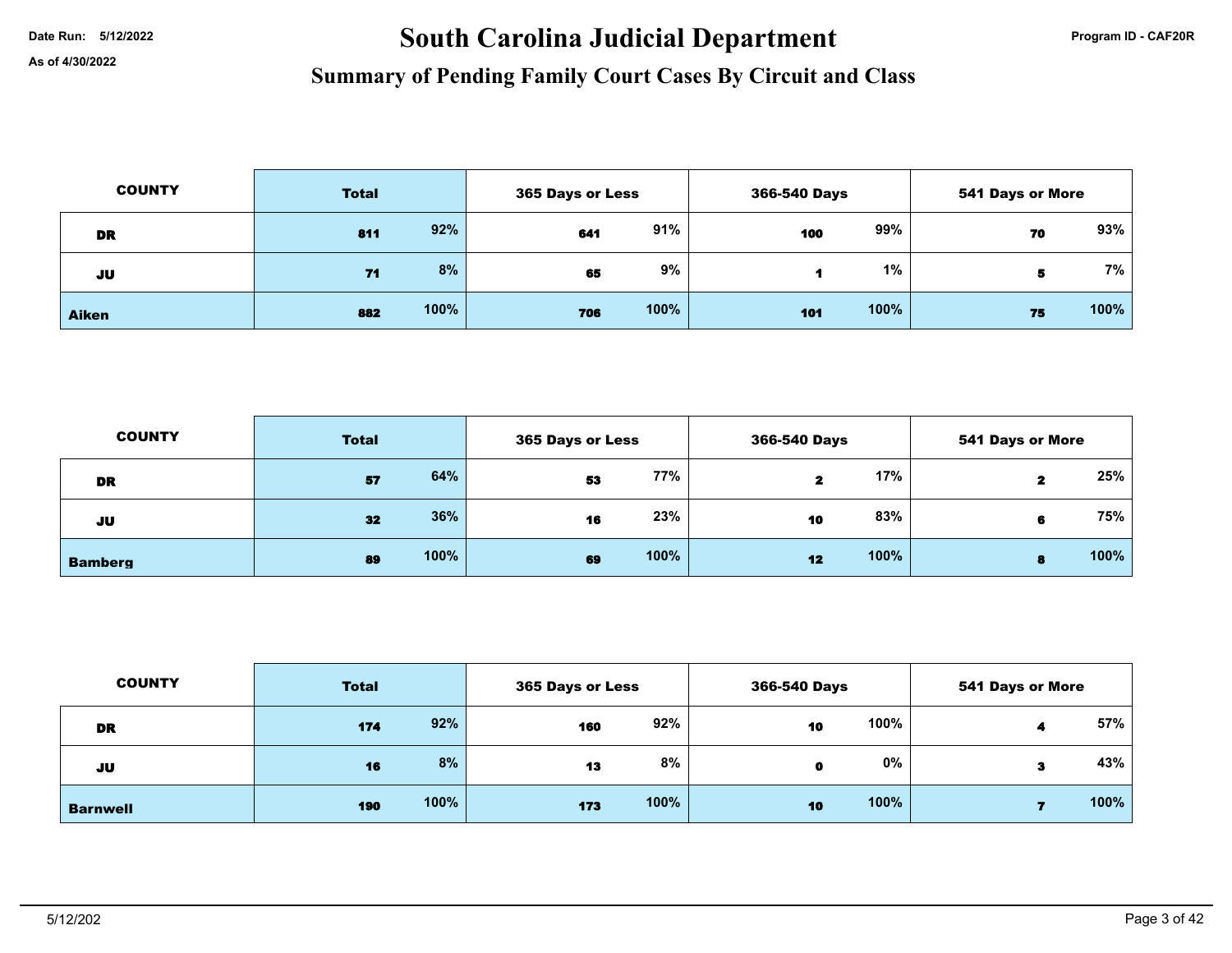## Date Run: 5/12/2022 **Date Run: 5/12/2022** Program ID - CAF20R

### **Summary of Pending Family Court Cases By Circuit and Class**

Number of Pending Family Court Cases in Circuit 02 / Percent of Pending Cases Statewide: 1,161 / 3%

| <b>CIRCUIT</b> | <b>Total</b> |      | 365 Days or Less |      | 366-540 Days |      | 541 Days or More |      |
|----------------|--------------|------|------------------|------|--------------|------|------------------|------|
| <b>DR</b>      | 1,042        | 90%  | 854              | 90%  | 112          | 91%  | 76               | 84%  |
| JU             | 119          | 10%  | 94               | 10%  | 11           | 9%   | 14               | 16%  |
| 02             | 1,161        | 100% | 948              | 100% | 123          | 100% | 90               | 100% |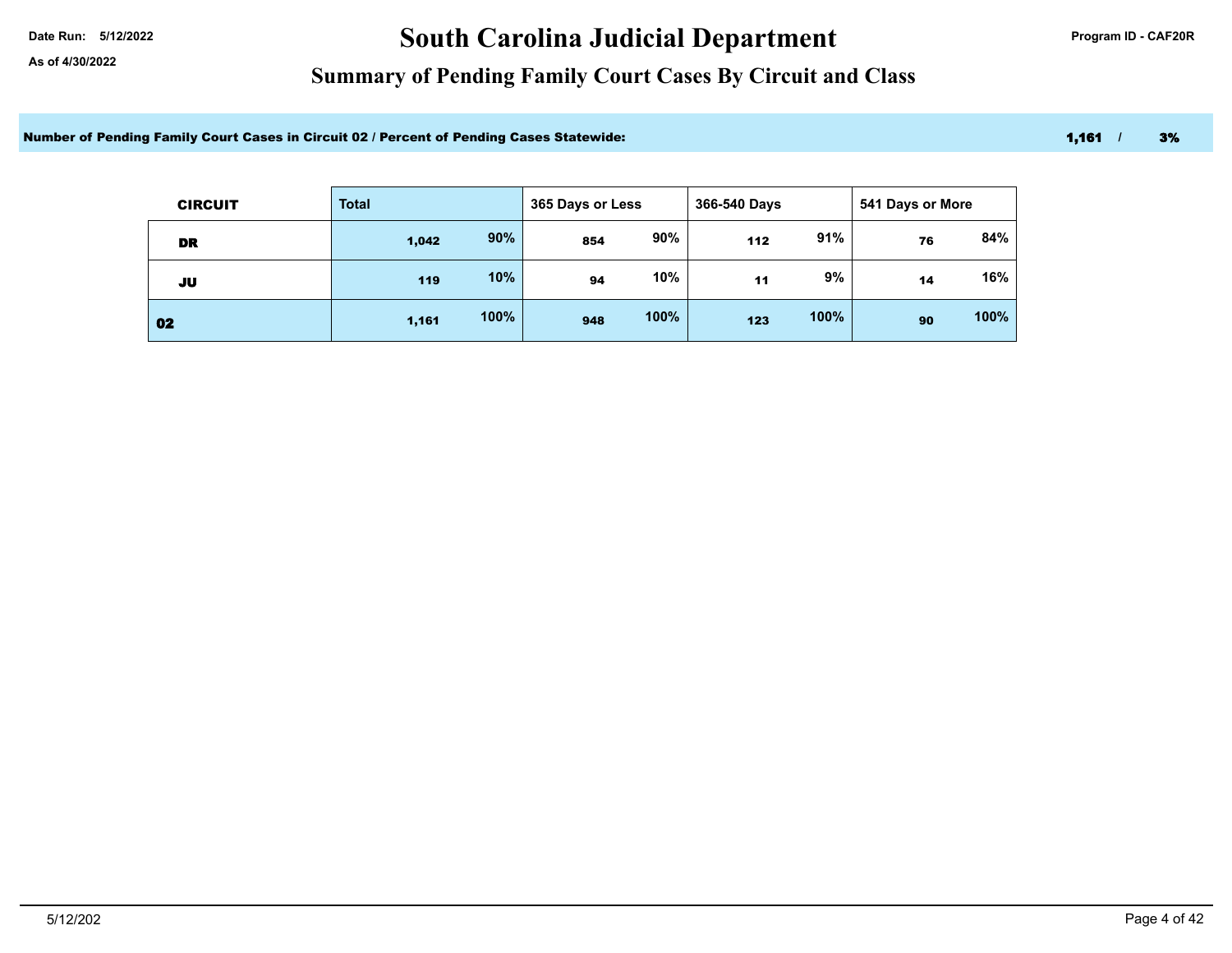# Date Run: 5/12/2022 **Program ID - CAF20R** South Carolina Judicial Department

| <b>COUNTY</b>    | <b>Total</b> |      |     | 365 Days or Less |    | 366-540 Days |    | <b>541 Days or More</b> |  |
|------------------|--------------|------|-----|------------------|----|--------------|----|-------------------------|--|
| <b>DR</b>        | 207          | 92%  | 149 | 91%              | 32 | 100%         | 26 | 87%                     |  |
| JU               | 19           | 8%   | 15  | 9%               | o  | $0\%$        |    | 13%                     |  |
| <b>Clarendon</b> | 226          | 100% | 164 | 100%             | 32 | 100%         | 30 | 100%                    |  |

| <b>COUNTY</b> | <b>Total</b> |      | 365 Days or Less |      | 366-540 Days |      | <b>541 Days or More</b> |      |
|---------------|--------------|------|------------------|------|--------------|------|-------------------------|------|
| DR            | 70           | 90%  | 51               | 88%  | 11           | 92%  |                         | 100% |
| JU            | 8            | 10%  |                  | 12%  |              | 8%   |                         | 0%   |
| Lee           | 78           | 100% | 58               | 100% | 12           | 100% | я                       | 100% |

| <b>COUNTY</b> | <b>Total</b> |      |     | <b>365 Days or Less</b> |    | 366-540 Days |    | <b>541 Days or More</b> |  |
|---------------|--------------|------|-----|-------------------------|----|--------------|----|-------------------------|--|
| <b>DR</b>     | 603          | 86%  | 505 | 86%                     | 55 | 96%          | 43 | 73%                     |  |
| JU            | 97           | 14%  | 79  | 14%                     | 2  | 4%           | 16 | 27%                     |  |
| <b>Sumter</b> | 700          | 100% | 584 | 100%                    | 57 | 100%         | 59 | 100%                    |  |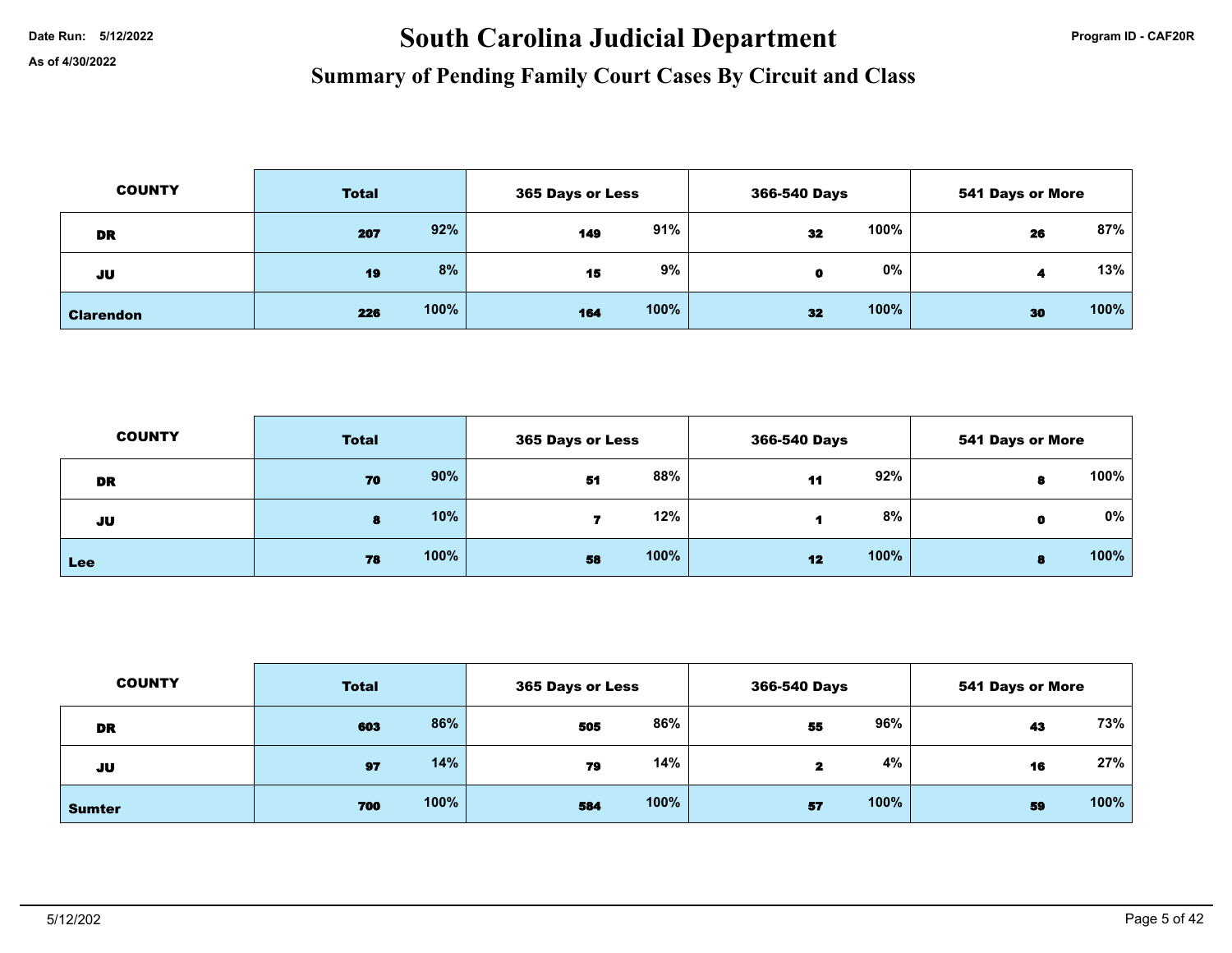# Date Run: 5/12/2022 **Program ID - CAF20R** South Carolina Judicial Department

| <b>COUNTY</b> | <b>Total</b> |      |     | 365 Days or Less |    | 366-540 Days |    | 541 Days or More |  |
|---------------|--------------|------|-----|------------------|----|--------------|----|------------------|--|
| <b>DR</b>     | 156          | 71%  | 119 | 69%              | 20 | 91%          | 17 | 63%              |  |
| JU            | 65           | 29%  | 53  | 31%              | 2  | 9%           | 10 | $37\%$           |  |
| Williamsburg  | 221          | 100% | 172 | 100%             | 22 | 100%         | 27 | 100%             |  |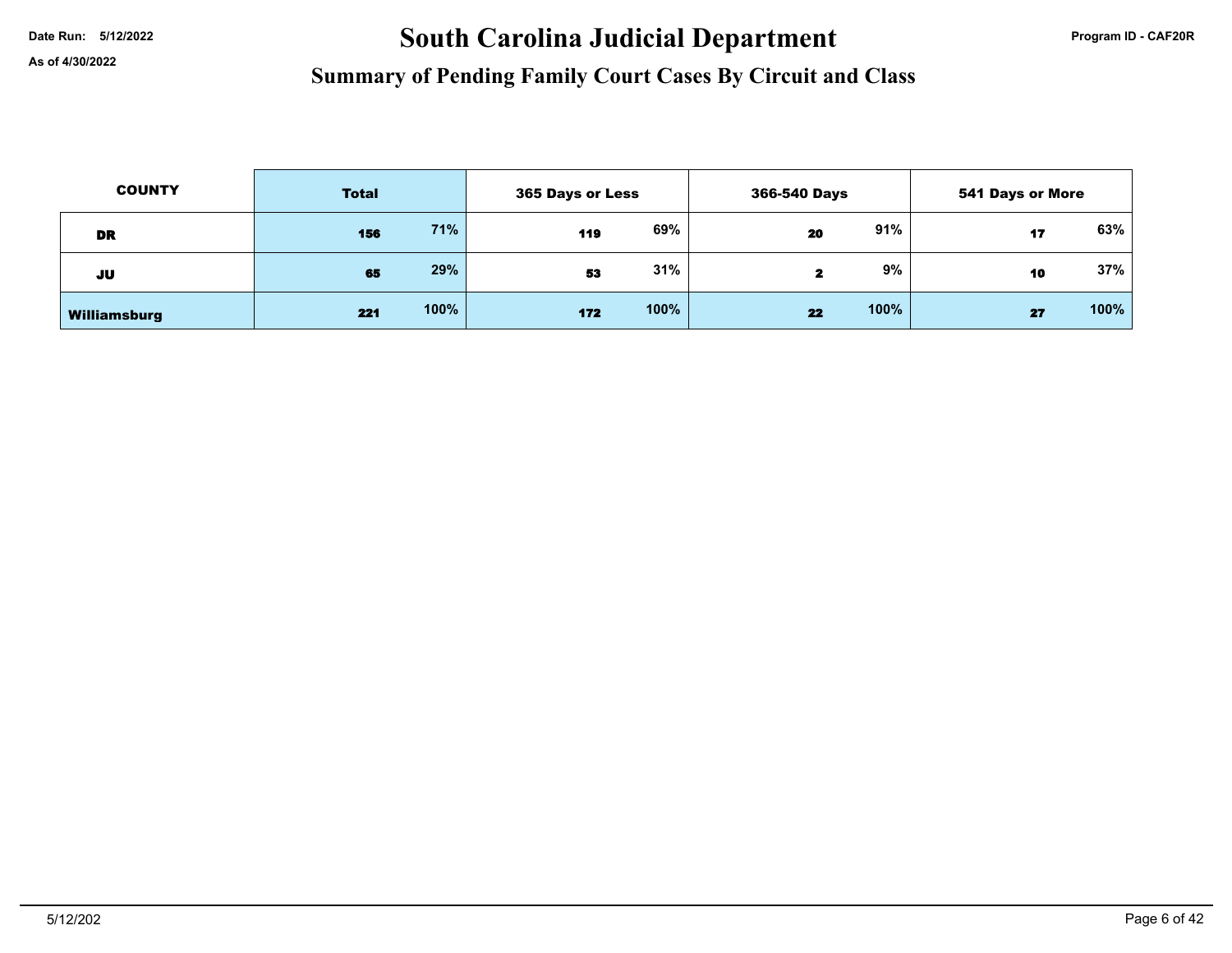## Date Run: 5/12/2022 **Date Run: 5/12/2022** Program ID - CAF20R

### **Summary of Pending Family Court Cases By Circuit and Class**

Number of Pending Family Court Cases in Circuit 03 / Percent of Pending Cases Statewide: 1,225 / 3% 1,225 / 3%

| <b>CIRCUIT</b> | <b>Total</b> |      | 365 Days or Less |      | 366-540 Days |      | 541 Days or More |      |
|----------------|--------------|------|------------------|------|--------------|------|------------------|------|
| DR             | 1,036        | 85%  | 824              | 84%  | 118          | 96%  | 94               | 76%  |
| JU             | 189          | 15%  | 154              | 16%  | 5            | 4%   | 30               | 24%  |
| 03             | 1,225        | 100% | 978              | 100% | 123          | 100% | 124              | 100% |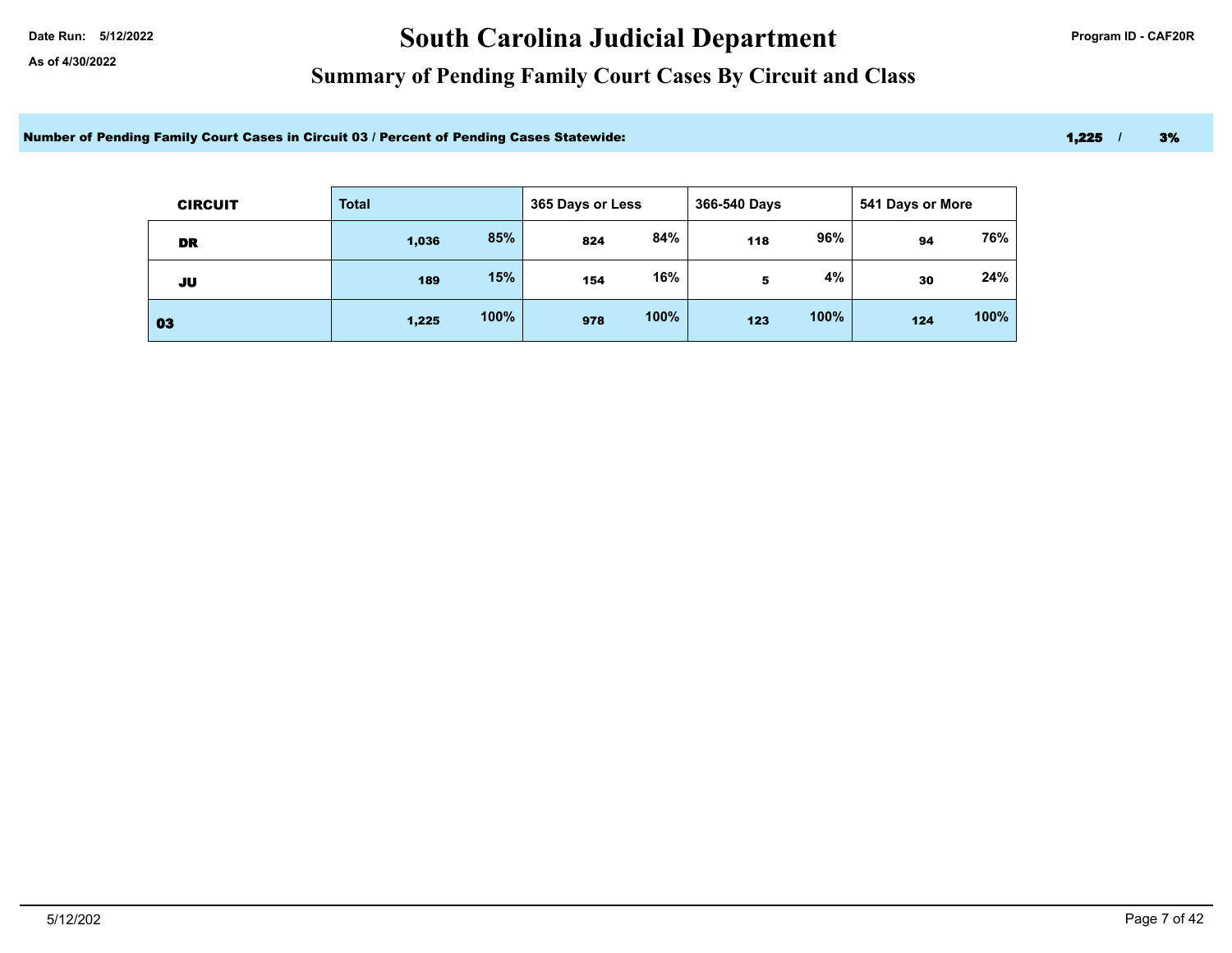# Date Run: 5/12/2022 **Program ID - CAF20R** South Carolina Judicial Department

| <b>COUNTY</b>       | <b>Total</b> |      |     | 365 Days or Less |    | 366-540 Days |     | <b>541 Days or More</b> |  |
|---------------------|--------------|------|-----|------------------|----|--------------|-----|-------------------------|--|
| DR                  | 338          | 76%  | 181 | 79%              | 46 | 69%          | 111 | 76%                     |  |
| JU                  | 106          | 24%  | 49  | 21%              | 21 | 31%          | 36  | 24%                     |  |
| <b>Chesterfield</b> | 444          | 100% | 230 | 100%             | 67 | 100%         | 147 | 100%                    |  |

| <b>COUNTY</b>     | <b>Total</b> | 365 Days or Less | 366-540 Days | <b>541 Days or More</b> |
|-------------------|--------------|------------------|--------------|-------------------------|
| <b>DR</b>         | 70%          | 71%              | 86%          | 54%                     |
|                   | 354          | 270              | 42           | 42                      |
| JU                | 30%<br>153   | 29%<br>110       | 14%          | 46%<br>36               |
| <b>Darlington</b> | 100%         | 100%             | 100%         | 100%                    |
|                   | 507          | 380              | 49           | 78                      |

| <b>COUNTY</b> | <b>Total</b> |      | <b>365 Days or Less</b> |      | 366-540 Days |      | <b>541 Days or More</b> |      |
|---------------|--------------|------|-------------------------|------|--------------|------|-------------------------|------|
| <b>DR</b>     | 332          | 74%  | 208                     | 78%  | 53           | 59%  | 71                      | 80%  |
| JU            | 115          | 26%  | 60                      | 22%  | 37           | 41%  | 18                      | 20%  |
| <b>Dillon</b> | 447          | 100% | 268                     | 100% | 90           | 100% | 89                      | 100% |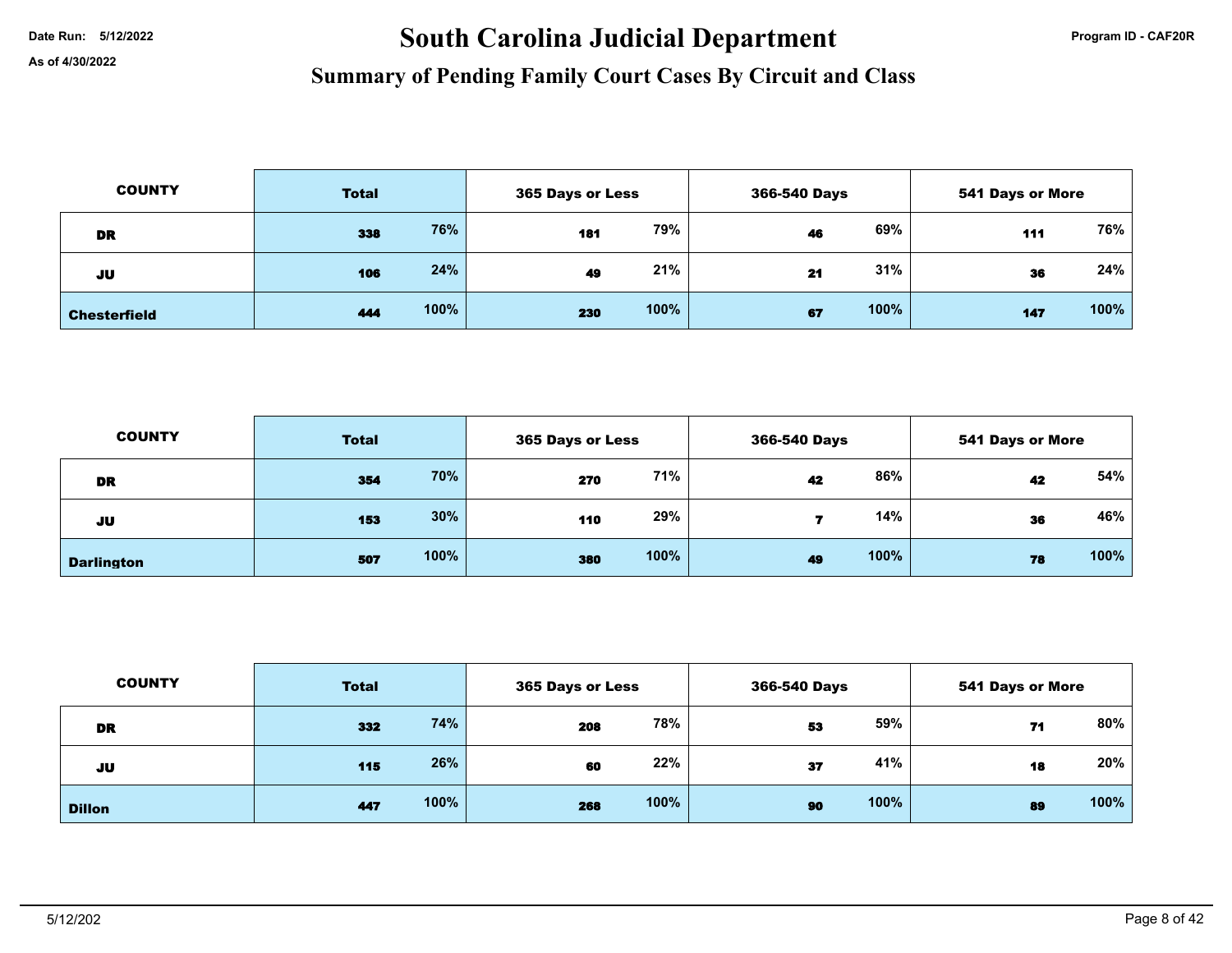# Date Run: 5/12/2022 **Program ID - CAF20R** South Carolina Judicial Department

| <b>COUNTY</b>   | <b>Total</b> |      | 365 Days or Less |      | 366-540 Days |      | 541 Days or More |        |
|-----------------|--------------|------|------------------|------|--------------|------|------------------|--------|
| <b>DR</b>       | 163          | 59%  | 128              | 59%  | 19           | 73%  | 16               | 46%    |
| JU              | 115          | 41%  | 89               | 41%  |              | 27%  | 19               | $54\%$ |
| <b>Marlboro</b> | 278          | 100% | 217              | 100% | 26           | 100% | 35               | 100%   |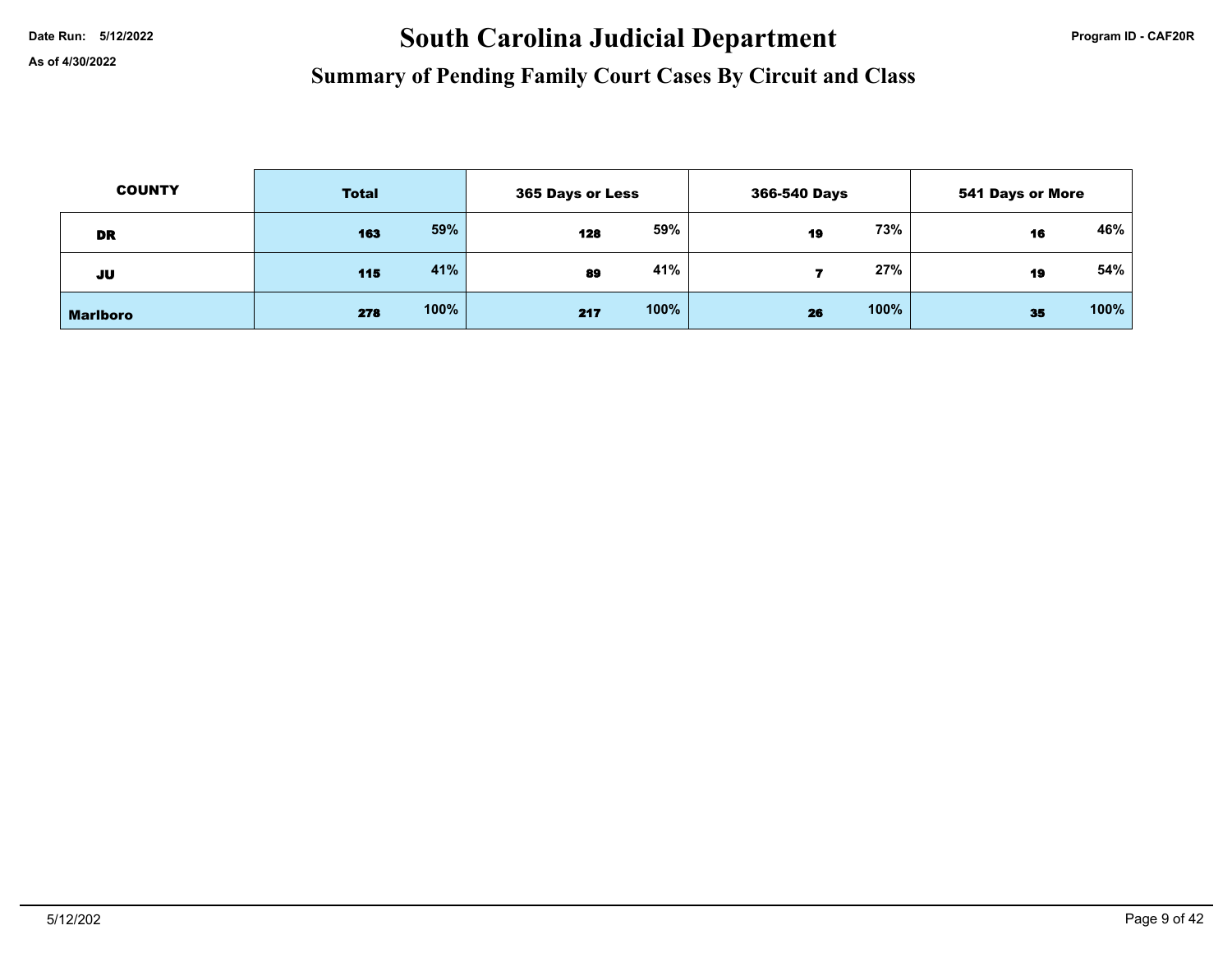## Date Run: 5/12/2022 **Date Run: 5/12/2022** Program ID - CAF20R

### **Summary of Pending Family Court Cases By Circuit and Class**

Number of Pending Family Court Cases in Circuit 04 / Percent of Pending Cases Statewide: 1,676 / 5% 1,676 / 5%

| <b>CIRCUIT</b> | <b>Total</b> |      | 365 Days or Less |      | 366-540 Days |      | 541 Days or More |      |
|----------------|--------------|------|------------------|------|--------------|------|------------------|------|
| DR             | 1,187        | 71%  | 787              | 72%  | 160          | 69%  | 240              | 69%  |
| JU             | 489          | 29%  | 308              | 28%  | 72           | 31%  | 109              | 31%  |
| 04             | 1,676        | 100% | 1,095            | 100% | 232          | 100% | 349              | 100% |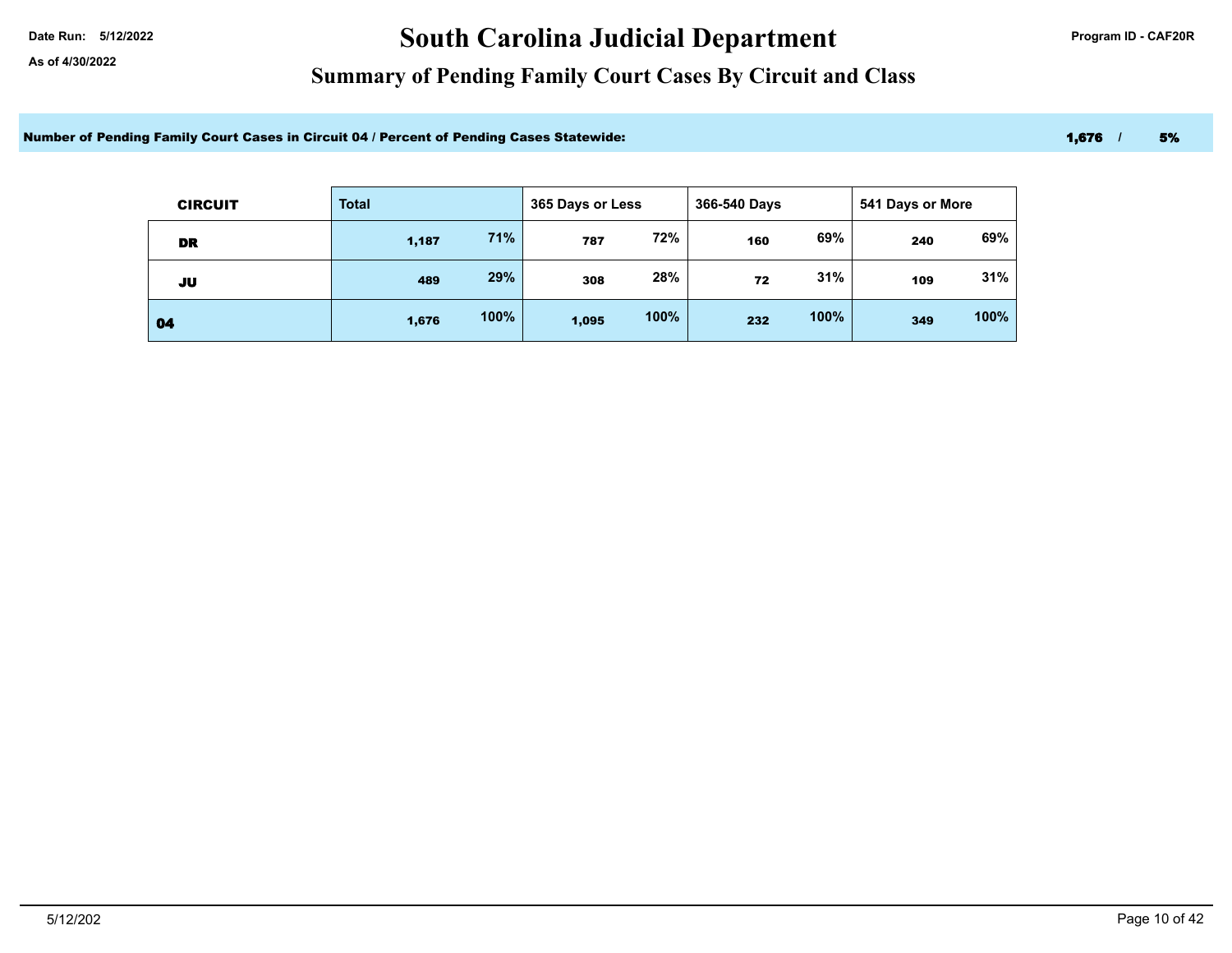# Date Run: 5/12/2022 **Program ID - CAF20R** South Carolina Judicial Department

| <b>COUNTY</b>  | <b>Total</b> |      |     | 365 Days or Less |     | 366-540 Days |     | 541 Days or More |  |
|----------------|--------------|------|-----|------------------|-----|--------------|-----|------------------|--|
| DR             | 563          | 79%  | 417 | 85%              | 81  | 77%          | 65  | 56%              |  |
| JU             | 146          | 21%  | 71  | 15%              | 24  | 23%          | 51  | 44%              |  |
| <b>Kershaw</b> | 709          | 100% | 488 | 100%             | 105 | 100%         | 116 | 100%             |  |

| <b>COUNTY</b>   | <b>Total</b> |      | 365 Days or Less |      | 366-540 Days |      | 541 Days or More |      |
|-----------------|--------------|------|------------------|------|--------------|------|------------------|------|
| DR              | 3,146        | 87%  | 2,015            | 83%  | 410          | 96%  | 721              | 96%  |
| JU              | 451          | 13%  | 401              | 17%  | 17           | 4%   | 33               | 4%   |
| <b>Richland</b> | 3,597        | 100% | 2,416            | 100% | 427          | 100% | 754              | 100% |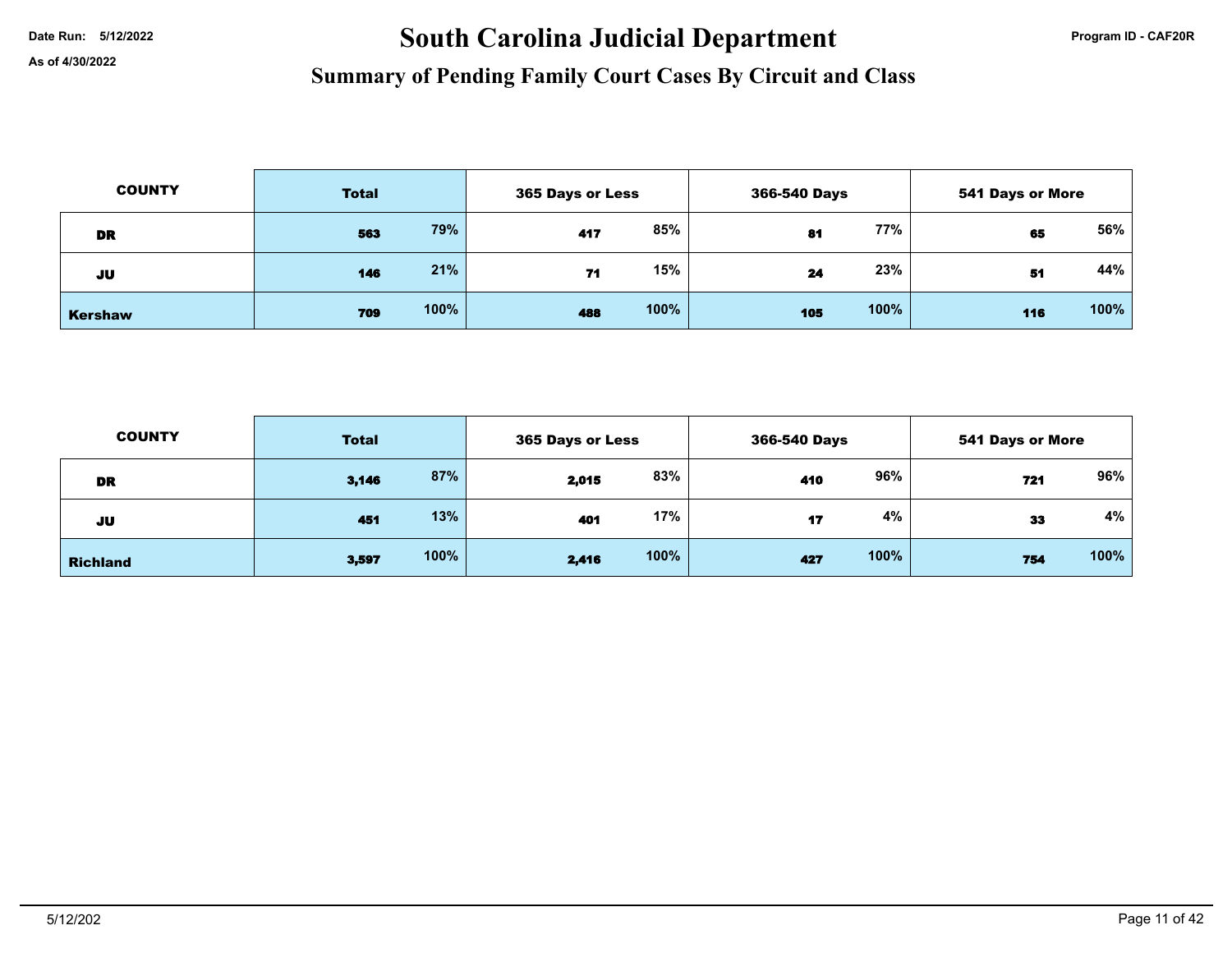## Date Run: 5/12/2022 **Date Run: 5/12/2022** Program ID - CAF20R

### **Summary of Pending Family Court Cases By Circuit and Class**

Number of Pending Family Court Cases in Circuit 05 / Percent of Pending Cases Statewide: 4,306 / 12%

| <b>CIRCUIT</b> | <b>Total</b> |      | 365 Days or Less |      | 366-540 Days |      | 541 Days or More |      |
|----------------|--------------|------|------------------|------|--------------|------|------------------|------|
| DR             | 3,709        | 86%  | 2,432            | 84%  | 491          | 92%  | 786              | 90%  |
| JU             | 597          | 14%  | 472              | 16%  | 41           | 8%   | 84               | 10%  |
| 05             | 4,306        | 100% | 2,904            | 100% | 532          | 100% | 870              | 100% |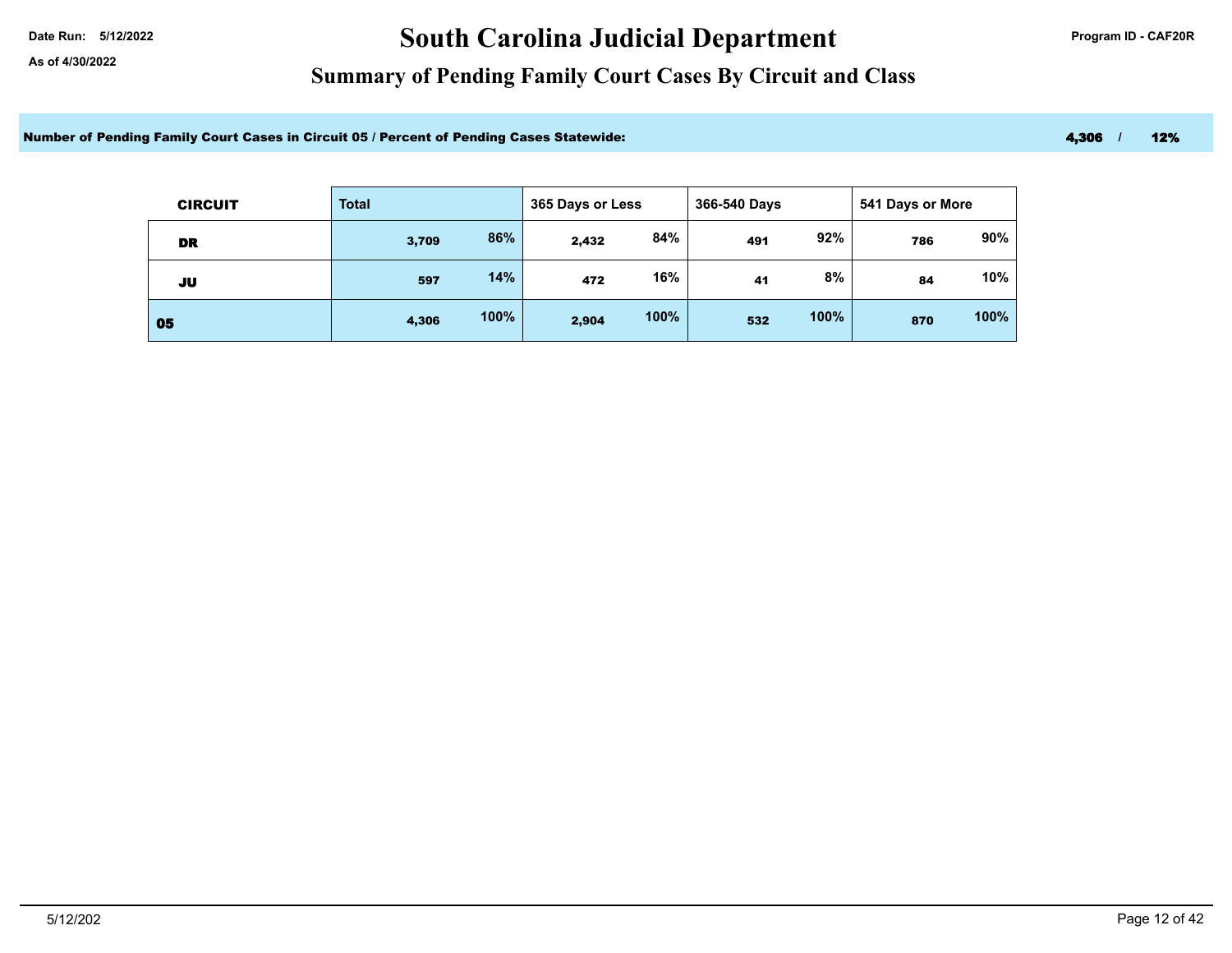# Date Run: 5/12/2022 **Program ID - CAF20R** South Carolina Judicial Department

| <b>COUNTY</b>  | <b>Total</b> |      |     | 365 Days or Less |    | 366-540 Days |    | <b>541 Days or More</b> |  |
|----------------|--------------|------|-----|------------------|----|--------------|----|-------------------------|--|
| <b>DR</b>      | 197          | 89%  | 131 | 91%              | 34 | 83%          | 32 | 89%                     |  |
| JU             | 24           | 11%  | 13  | 9%               |    | 17%          |    | 11%                     |  |
| <b>Chester</b> | 221          | 100% | 144 | 100%             | 41 | 100%         | 36 | 100%                    |  |

| <b>COUNTY</b>    | <b>Total</b> |     | 365 Days or Less |     | 366-540 Days |     | <b>541 Days or More</b> |  |
|------------------|--------------|-----|------------------|-----|--------------|-----|-------------------------|--|
| <b>DR</b>        | 63%<br>269   | 136 | 71%              | 44  | 40%          | 89  | 73%                     |  |
| JU               | 37%<br>156   | 56  | 29%              | 67  | 60%          | 33  | 27%                     |  |
| <b>Fairfield</b> | 100%<br>425  | 192 | 100%             | 111 | 100%         | 122 | 100%                    |  |

| <b>COUNTY</b> | <b>Total</b> |      | 365 Days or Less |      | 366-540 Days |      | <b>541 Days or More</b> |      |
|---------------|--------------|------|------------------|------|--------------|------|-------------------------|------|
| <b>DR</b>     | 467          | 90%  | 352              | 88%  | 58           | 91%  | 57                      | 98%  |
| JU            | 53           | 10%  | 46               | 12%  | 6            | 9%   |                         | 2%   |
| Lancaster     | 520          | 100% | 398              | 100% | 64           | 100% | 58                      | 100% |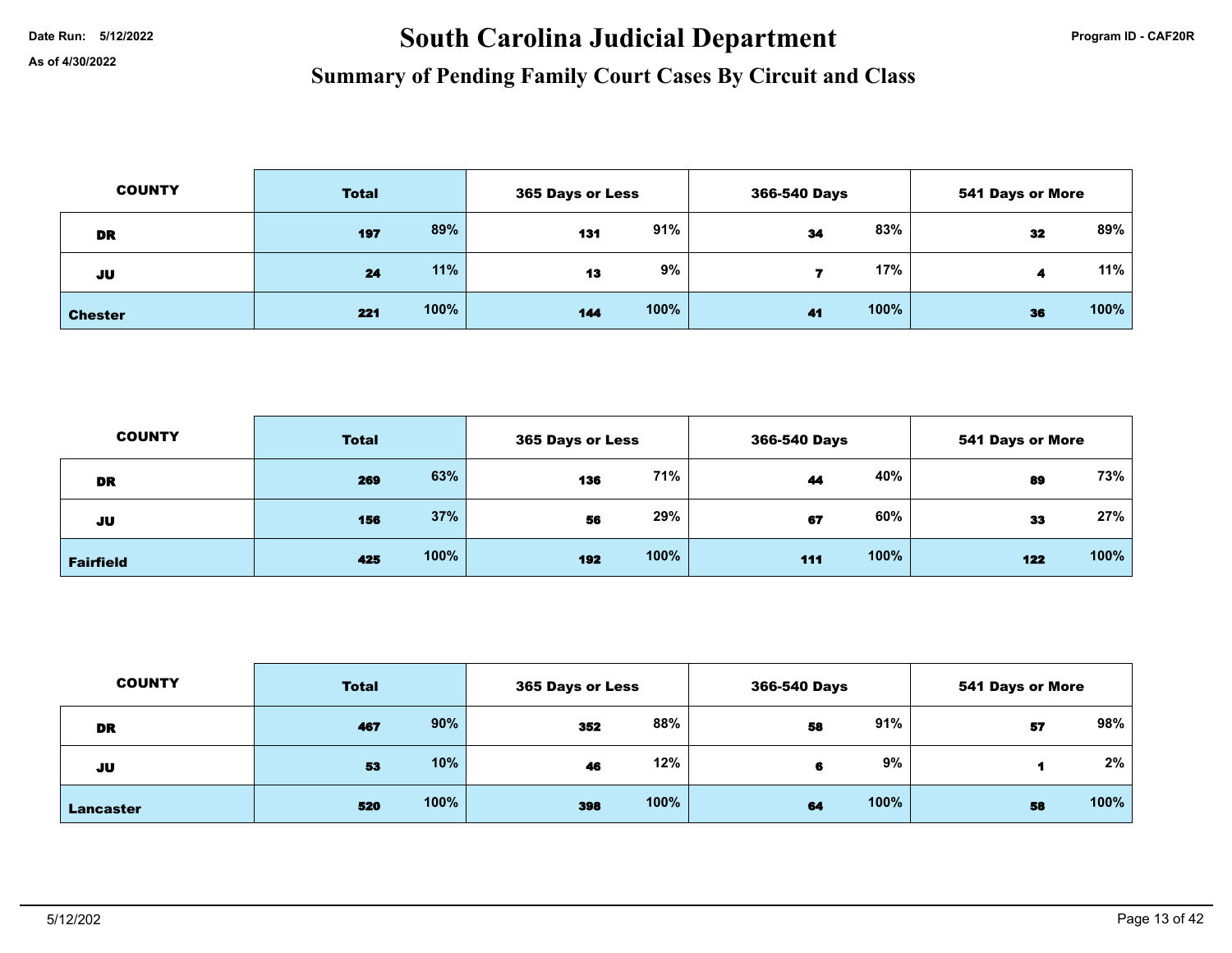## Date Run: 5/12/2022 **Date Run: 5/12/2022** Program ID - CAF20R

### **Summary of Pending Family Court Cases By Circuit and Class**

Number of Pending Family Court Cases in Circuit 06 / Percent of Pending Cases Statewide: 1,166 1,166 1,166 1,166 1,166 1,166 1,166 1,166 1,166 1,166 1,166 1,166 1,166 1,166 1,166 1,166 1,166 1,166 1,166 1,166 1,166 1,166 1

| <b>CIRCUIT</b> | <b>Total</b> |      | 365 Days or Less |      | 366-540 Days |      | 541 Days or More |      |
|----------------|--------------|------|------------------|------|--------------|------|------------------|------|
| DR             | 933          | 80%  | 619              | 84%  | 136          | 63%  | 178              | 82%  |
| JU             | 233          | 20%  | 115              | 16%  | 80           | 37%  | 38               | 18%  |
| 06             | 1,166        | 100% | 734              | 100% | 216          | 100% | 216              | 100% |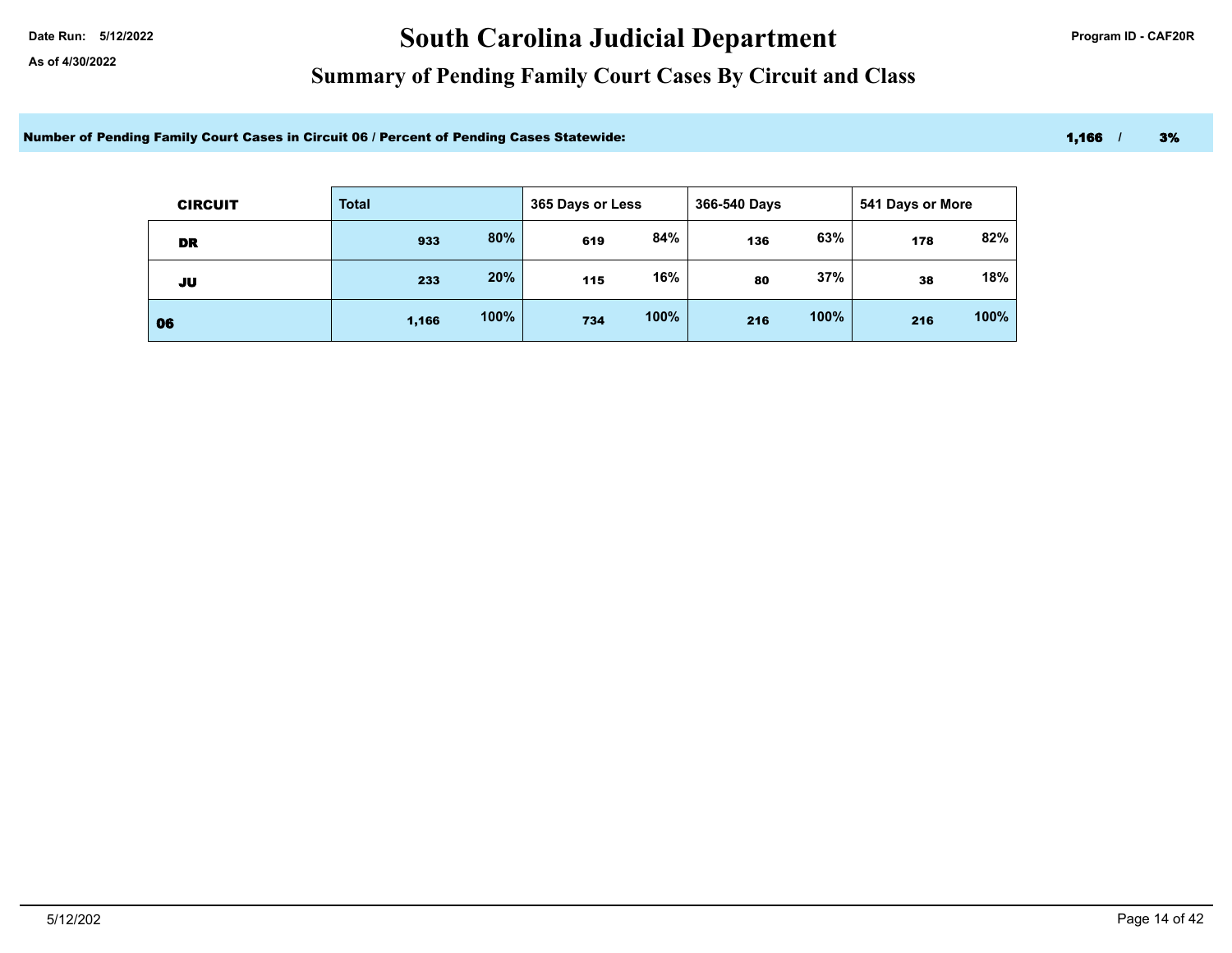# Date Run: 5/12/2022 **Program ID - CAF20R** South Carolina Judicial Department

| <b>COUNTY</b>   | <b>Total</b> |      |     | 365 Days or Less |    | 366-540 Days |    | <b>541 Days or More</b> |  |
|-----------------|--------------|------|-----|------------------|----|--------------|----|-------------------------|--|
| <b>DR</b>       | 276          | 79%  | 239 | 82%              | 27 | 73%          | 10 | 48%                     |  |
| JU              | 74           | 21%  | 53  | 18%              | 10 | 27%          | 11 | 52%                     |  |
| <b>Cherokee</b> | 350          | 100% | 292 | 100%             | 37 | 100%         | 21 | 100%                    |  |

| <b>COUNTY</b>      | <b>Total</b> |      |       | 365 Days or Less |     | 366-540 Days | <b>541 Days or More</b> |      |
|--------------------|--------------|------|-------|------------------|-----|--------------|-------------------------|------|
| DR                 | 1,681        | 82%  | 1,358 | 84%              | 216 | 84%          | 107                     | 59%  |
| JU                 | 378          | 18%  | 264   | 16%              | 41  | 16%          | 73                      | 41%  |
| <b>Spartanburg</b> | 2,059        | 100% | 1,622 | 100%             | 257 | 100%         | 180                     | 100% |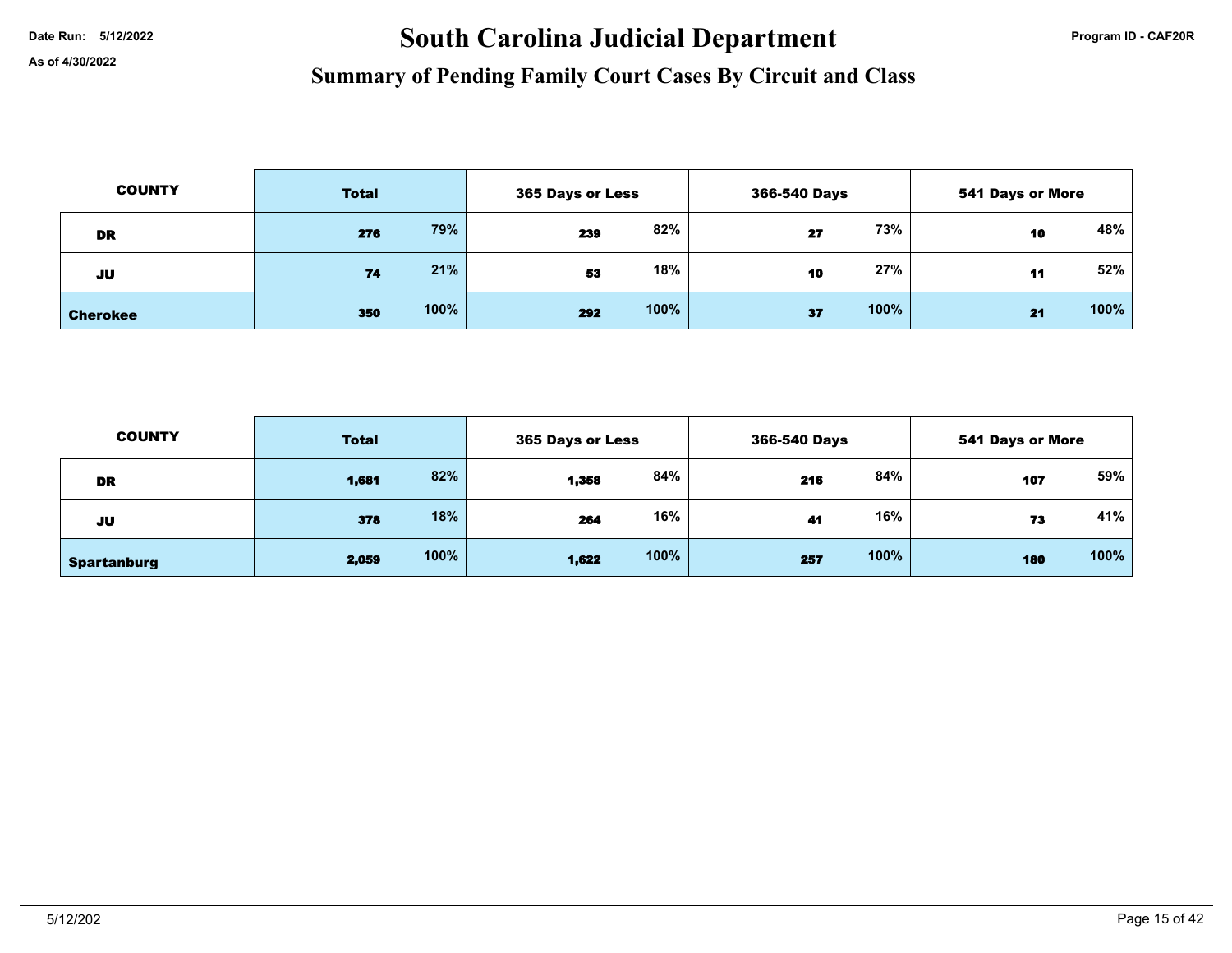## Date Run: 5/12/2022 **Date Run: 5/12/2022** Program ID - CAF20R

### **Summary of Pending Family Court Cases By Circuit and Class**

Number of Pending Family Court Cases in Circuit 07 / Percent of Pending Cases Statewide: 2,409 / 2,409 / 7%

| <b>CIRCUIT</b> | <b>Total</b> |      | 365 Days or Less |      | 366-540 Days |      | 541 Days or More |      |
|----------------|--------------|------|------------------|------|--------------|------|------------------|------|
| DR             | 1,957        | 81%  | 1,597            | 83%  | 243          | 83%  | 117              | 58%  |
| JU             | 452          | 19%  | 317              | 17%  | 51           | 17%  | 84               | 42%  |
| 07             | 2,409        | 100% | 1,914            | 100% | 294          | 100% | 201              | 100% |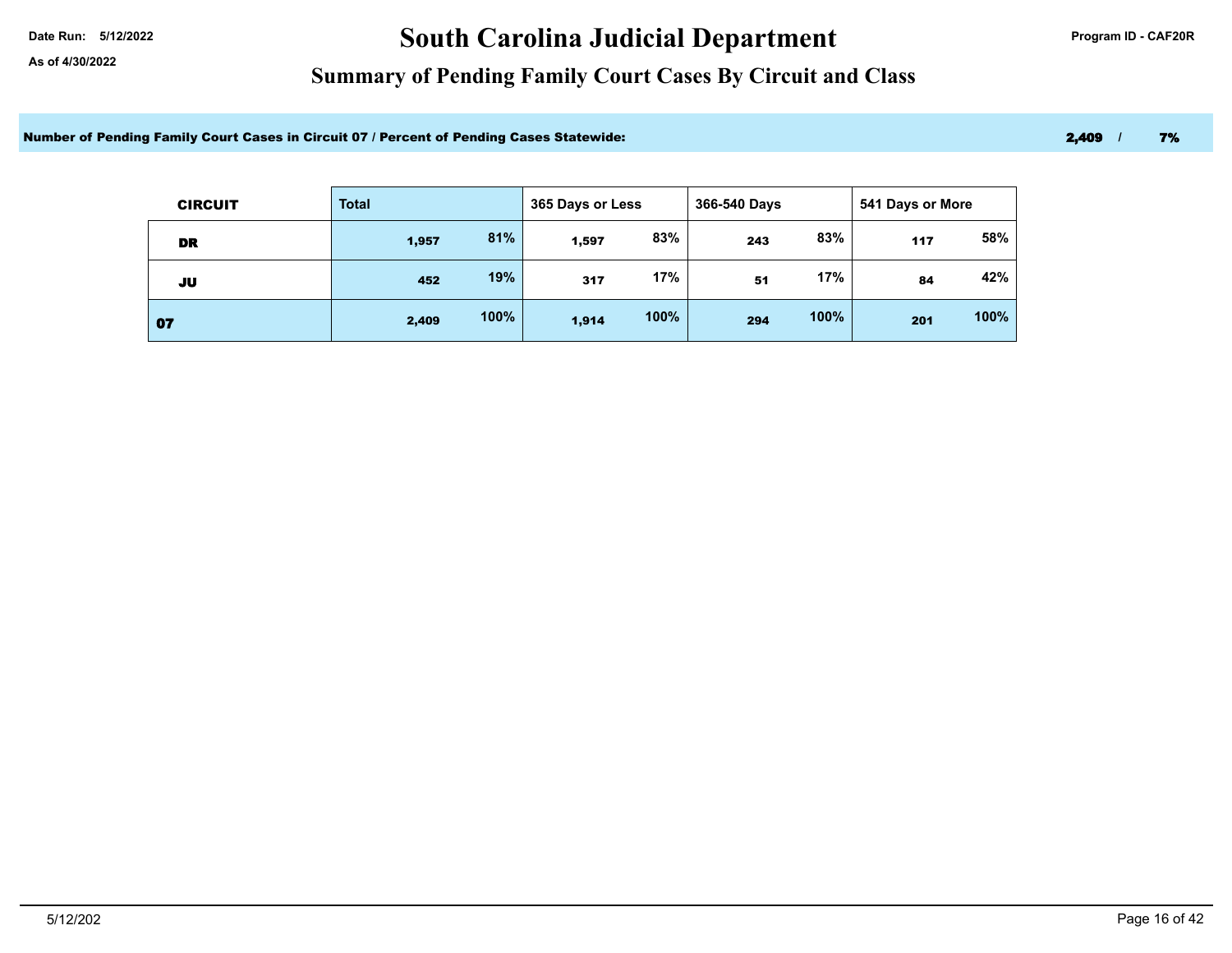# Date Run: 5/12/2022 **Program ID - CAF20R** South Carolina Judicial Department

| <b>COUNTY</b>    | <b>Total</b> |      | 365 Days or Less |      | 366-540 Days |      | <b>541 Days or More</b> |      |
|------------------|--------------|------|------------------|------|--------------|------|-------------------------|------|
| DR               | 70           | 56%  | 59               | 63%  |              | 38%  | 2                       | 29%  |
| JU               | 54           | 44%  | 34               | 37%  | 15           | 63%  | 5                       | 71%  |
| <b>Abbeville</b> | 124          | 100% | 93               | 100% | 24           | 100% |                         | 100% |

| <b>COUNTY</b>    | <b>Total</b> |      | 365 Days or Less |      | 366-540 Days |      | <b>541 Days or More</b> |      |  |
|------------------|--------------|------|------------------|------|--------------|------|-------------------------|------|--|
| DR               | 283          | 70%  | 241              | 69%  | 22           | 61%  | 20                      | 87%  |  |
| JU               | 124          | 30%  | 107              | 31%  | 14           | 39%  |                         | 13%  |  |
| <b>Greenwood</b> | 407          | 100% | 348              | 100% | 36           | 100% | 23                      | 100% |  |

| <b>COUNTY</b>  | <b>Total</b> |      | <b>365 Days or Less</b> |      | 366-540 Days |      | 541 Days or More |      |
|----------------|--------------|------|-------------------------|------|--------------|------|------------------|------|
| <b>DR</b>      | 321          | 84%  | 268                     | 83%  | 22           | 76%  | 31               | 100% |
| JU             | 63           | 16%  | 56                      | 17%  |              | 24%  | $\bullet$        | 0%   |
| <b>Laurens</b> | 384          | 100% | 324                     | 100% | 29           | 100% | 31               | 100% |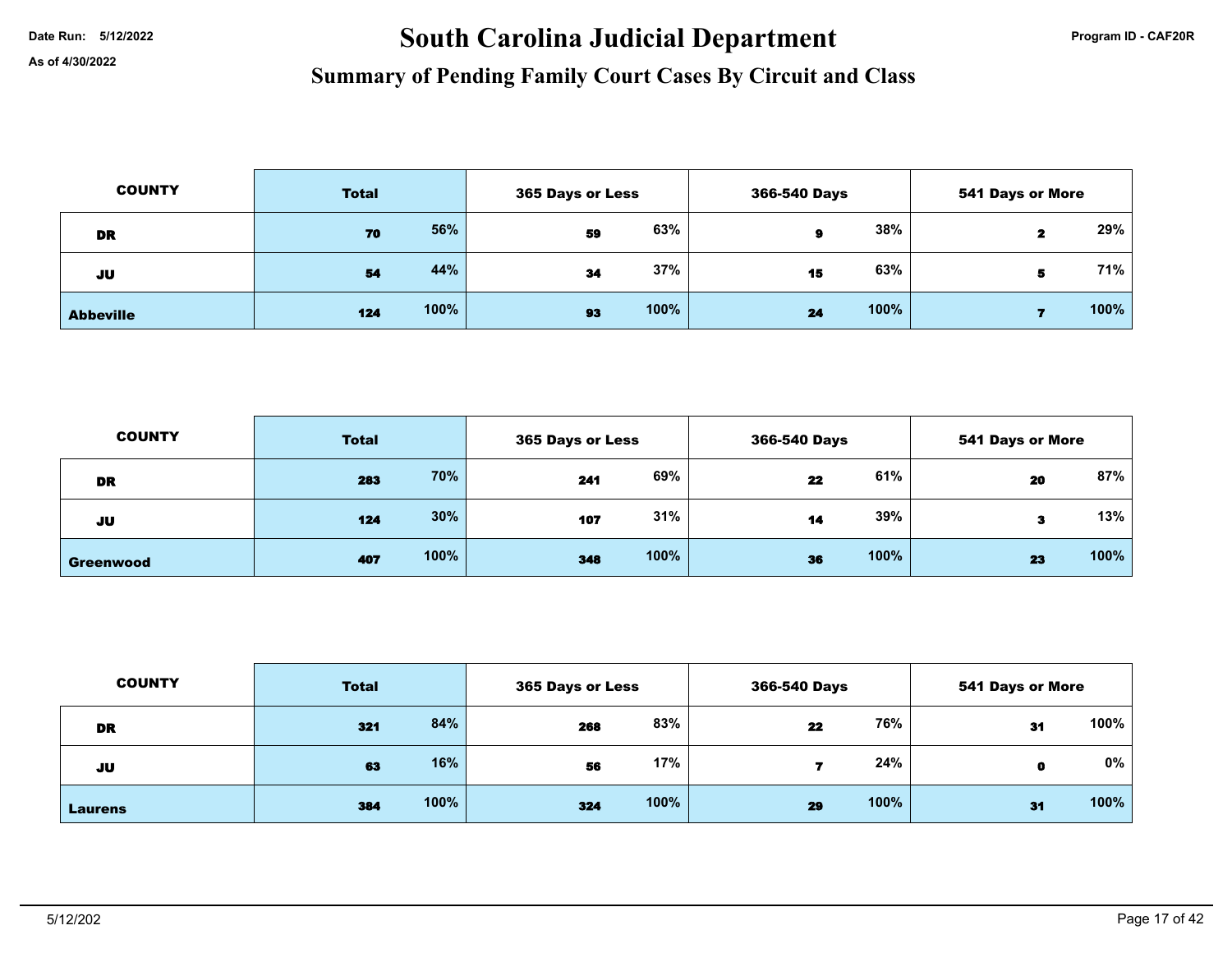# Date Run: 5/12/2022 **Program ID - CAF20R** South Carolina Judicial Department

| <b>COUNTY</b>   | <b>Total</b> |      | 365 Days or Less |      | 366-540 Days |       | 541 Days or More |        |
|-----------------|--------------|------|------------------|------|--------------|-------|------------------|--------|
| <b>DR</b>       | 200          | 86%  | 164              | 84%  | 25           | 100%  | 11               | $92\%$ |
| JU              | 33           | 14%  | 32               | 16%  | $\bullet$    | $0\%$ |                  | $8\%$  |
| <b>Newberry</b> | 233          | 100% | 196              | 100% | 25           | 100%  | 12               | 100%   |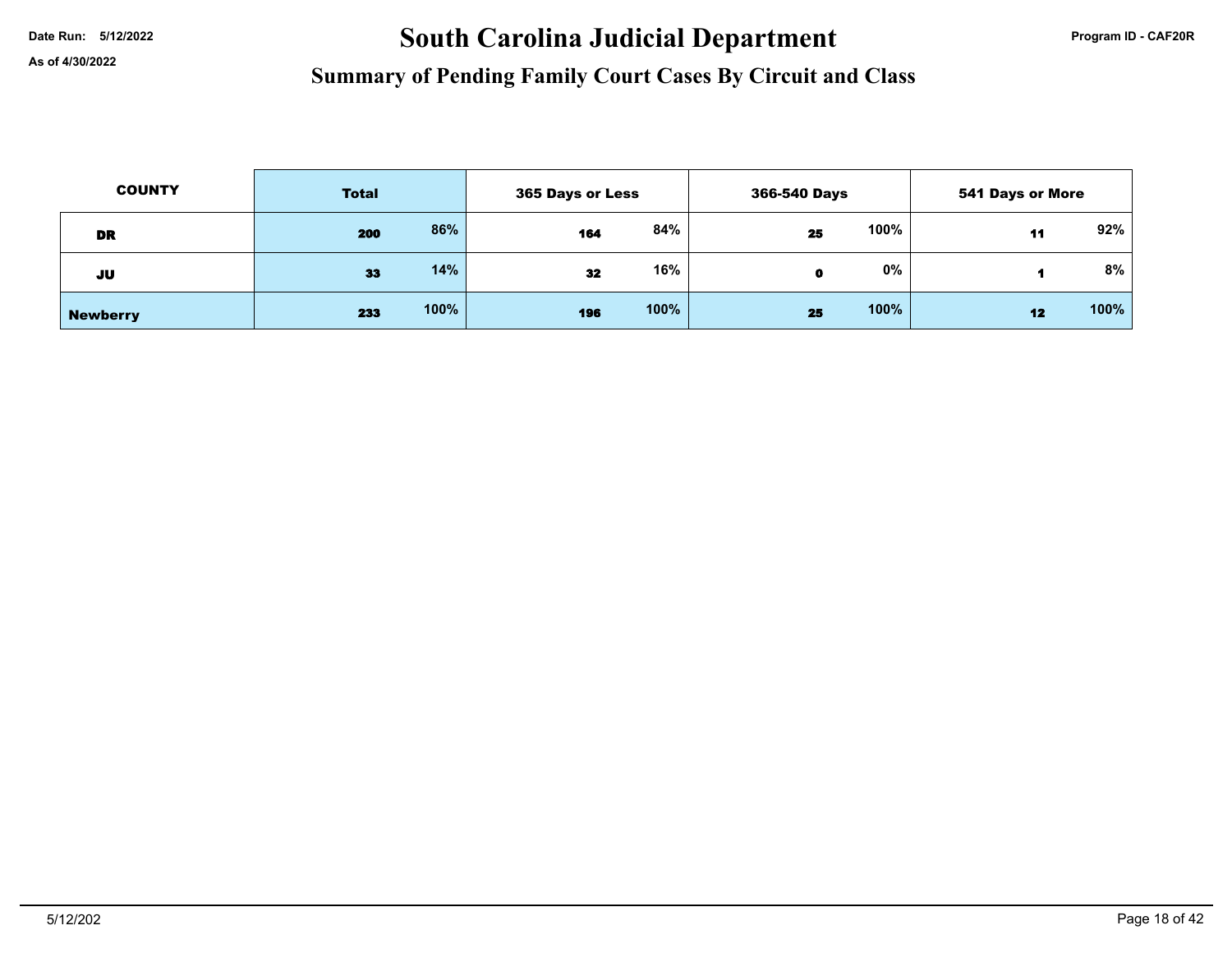## Date Run: 5/12/2022 **Date Run: 5/12/2022** Program ID - CAF20R

### **Summary of Pending Family Court Cases By Circuit and Class**

Number of Pending Family Court Cases in Circuit 08 / Percent of Pending Cases Statewide: 1,148 / 3%

| <b>CIRCUIT</b> | <b>Total</b> |      | 365 Days or Less |      | 366-540 Days |      | 541 Days or More |      |
|----------------|--------------|------|------------------|------|--------------|------|------------------|------|
| DR             | 874          | 76%  | 732              | 76%  | 78           | 68%  | 64               | 88%  |
| JU             | 274          | 24%  | 229              | 24%  | 36           | 32%  | 9                | 12%  |
| 08             | 1,148        | 100% | 961              | 100% | 114          | 100% | 73               | 100% |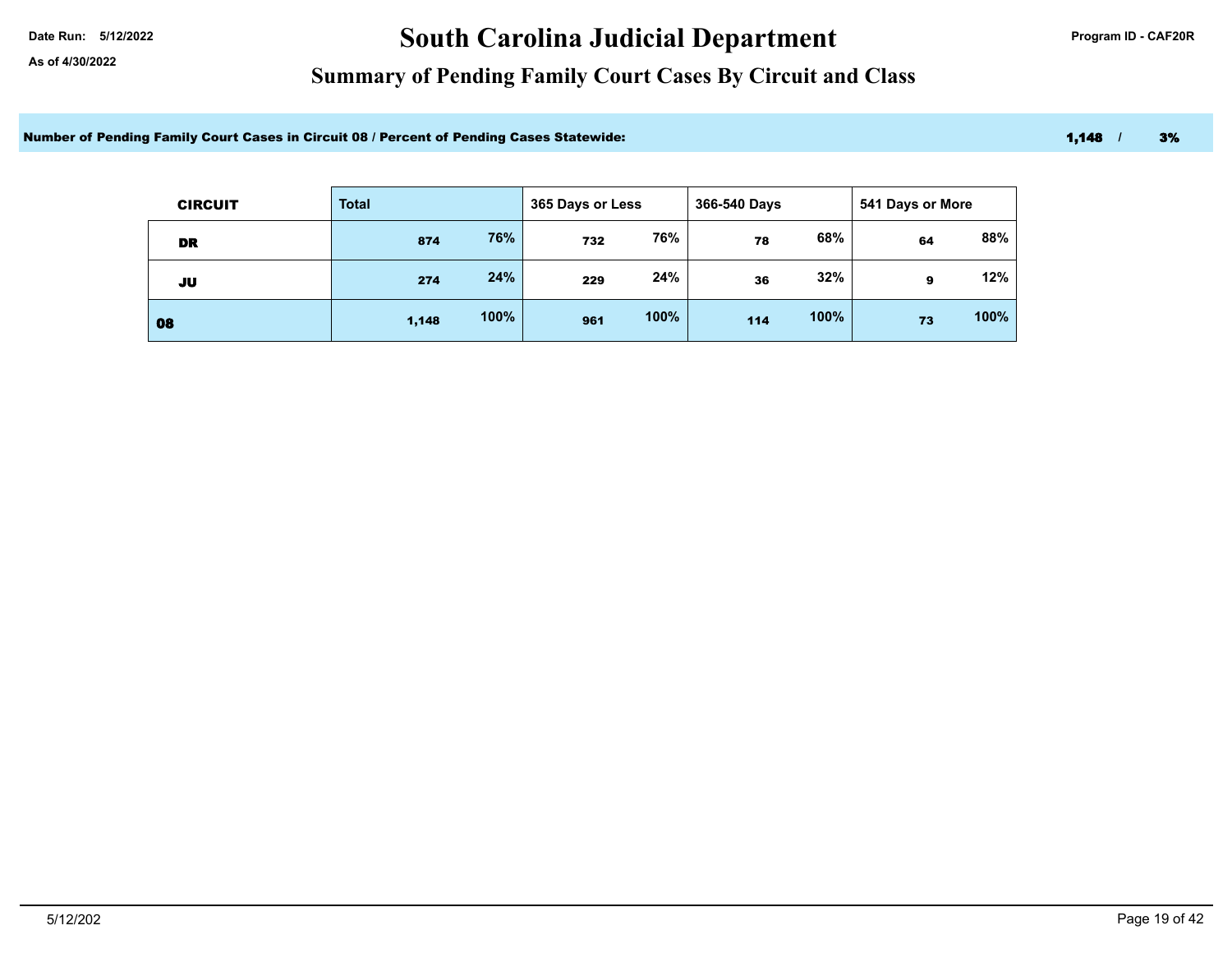# Date Run: 5/12/2022 **Program ID - CAF20R** South Carolina Judicial Department

| <b>COUNTY</b>   | <b>Total</b> |      |       | 365 Days or Less |     | 366-540 Days |     | <b>541 Days or More</b> |  |
|-----------------|--------------|------|-------|------------------|-----|--------------|-----|-------------------------|--|
| DR              | 1,442        | 82%  | 869   | 78%              | 187 | 87%          | 386 | 89%                     |  |
| JU              | 327          | 18%  | 251   | 22%              | 29  | 13%          | 47  | 11%                     |  |
| <b>Berkeley</b> | 1,769        | 100% | 1,120 | 100%             | 216 | 100%         | 433 | 100%                    |  |

| <b>COUNTY</b>     | <b>Total</b> | 365 Days or Less | 366-540 Days | 541 Days or More |  |
|-------------------|--------------|------------------|--------------|------------------|--|
| DR                | 73%          | 78%              | 80%          | 61%              |  |
|                   | 3,002        | 1,733            | 469          | 800              |  |
| JU                | 27%          | 22%              | 20%          | 39%              |  |
|                   | 1,113        | 478              | 117          | 518              |  |
| <b>Charleston</b> | 100%         | 100%             | 100%         | 100%             |  |
|                   | 4,115        | 2,211            | 586          | 1,318            |  |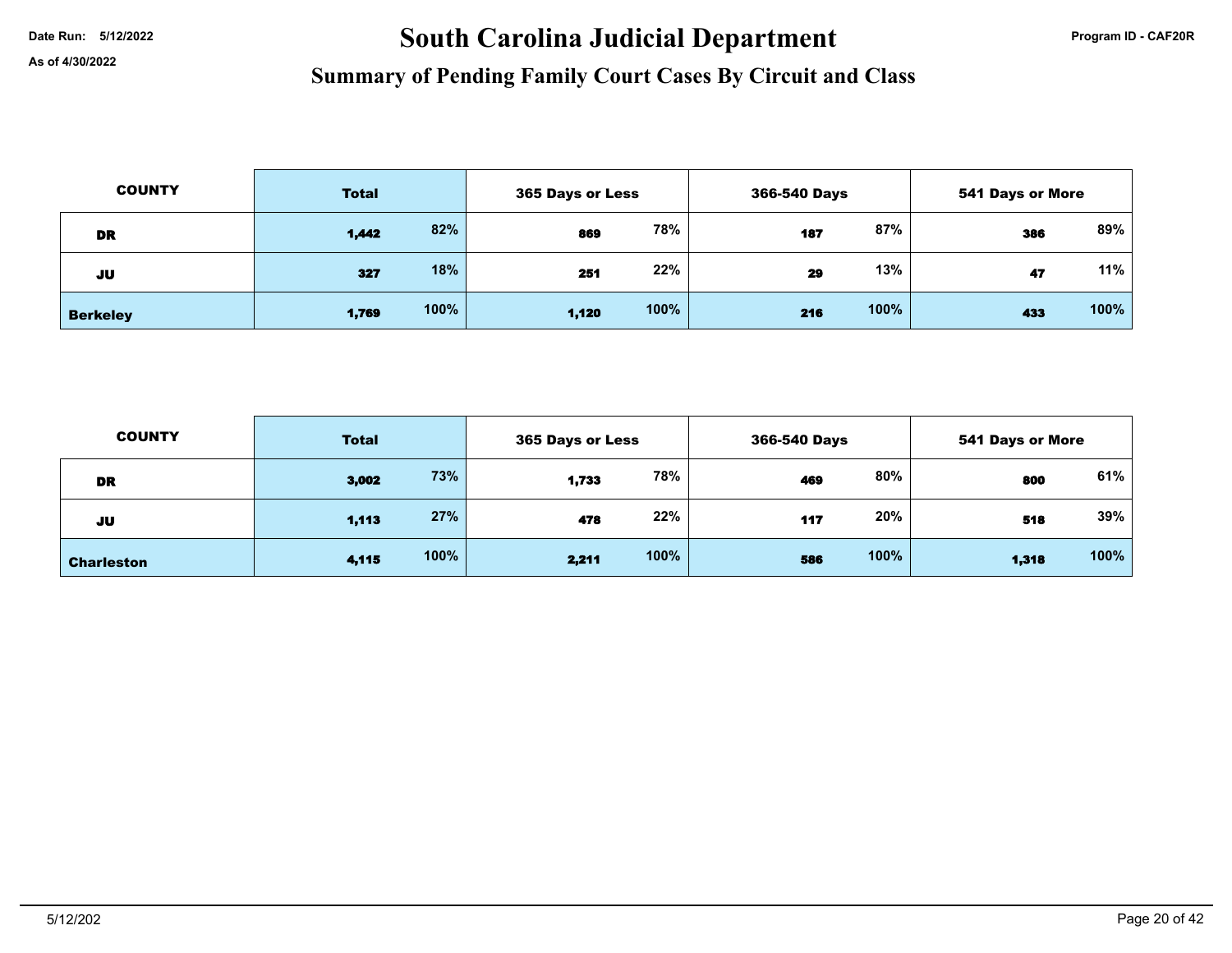## Date Run: 5/12/2022 **Date Run: 5/12/2022** Program ID - CAF20R

### **Summary of Pending Family Court Cases By Circuit and Class**

Number of Pending Family Court Cases in Circuit 09 / Percent of Pending Cases Statewide: 5,884 / 5,884 / 16%

| <b>CIRCUIT</b> | <b>Total</b> |      | 365 Days or Less |      | 366-540 Days |      | 541 Days or More |      |
|----------------|--------------|------|------------------|------|--------------|------|------------------|------|
| DR             | 4,444        | 76%  | 2,602            | 78%  | 656          | 82%  | 1,186            | 68%  |
| JU             | 1,440        | 24%  | 729              | 22%  | 146          | 18%  | 565              | 32%  |
| 09             | 5,884        | 100% | 3,331            | 100% | 802          | 100% | 1,751            | 100% |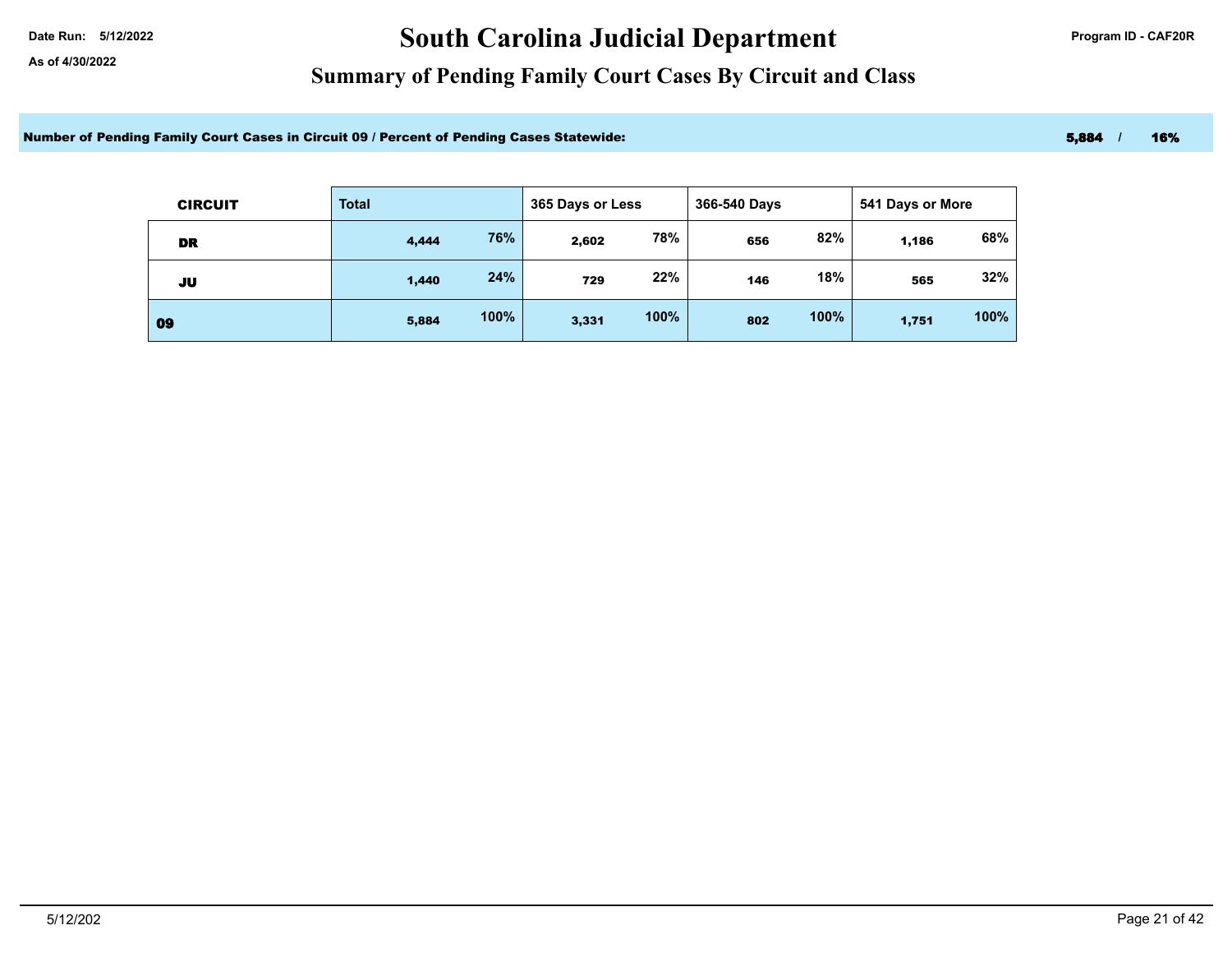# Date Run: 5/12/2022 **Program ID - CAF20R** South Carolina Judicial Department

| <b>COUNTY</b>   | <b>Total</b> |      | 365 Days or Less |      | 366-540 Days |      | <b>541 Days or More</b> |      |
|-----------------|--------------|------|------------------|------|--------------|------|-------------------------|------|
| DR              | 1,137        | 79%  | 893              | 80%  | 143          | 82%  | 101                     | 71%  |
| JU              | 297          | 21%  | 223              | 20%  | 32           | 18%  | 42                      | 29%  |
| <b>Anderson</b> | 1,434        | 100% | 1,116            | 100% | 175          | 100% | 143                     | 100% |

| <b>COUNTY</b> | <b>Total</b> |      |     | 365 Days or Less |    | 366-540 Days |    | <b>541 Days or More</b> |
|---------------|--------------|------|-----|------------------|----|--------------|----|-------------------------|
| DR            | 394          | 85%  | 300 | 84%              | 58 | 88%          | 36 | 86%                     |
| JU            | 72           | 15%  | 58  | 16%              | 8  | 12%          |    | 14%                     |
| <b>Oconee</b> | 466          | 100% | 358 | 100%             | 66 | 100%         | 42 | 100%                    |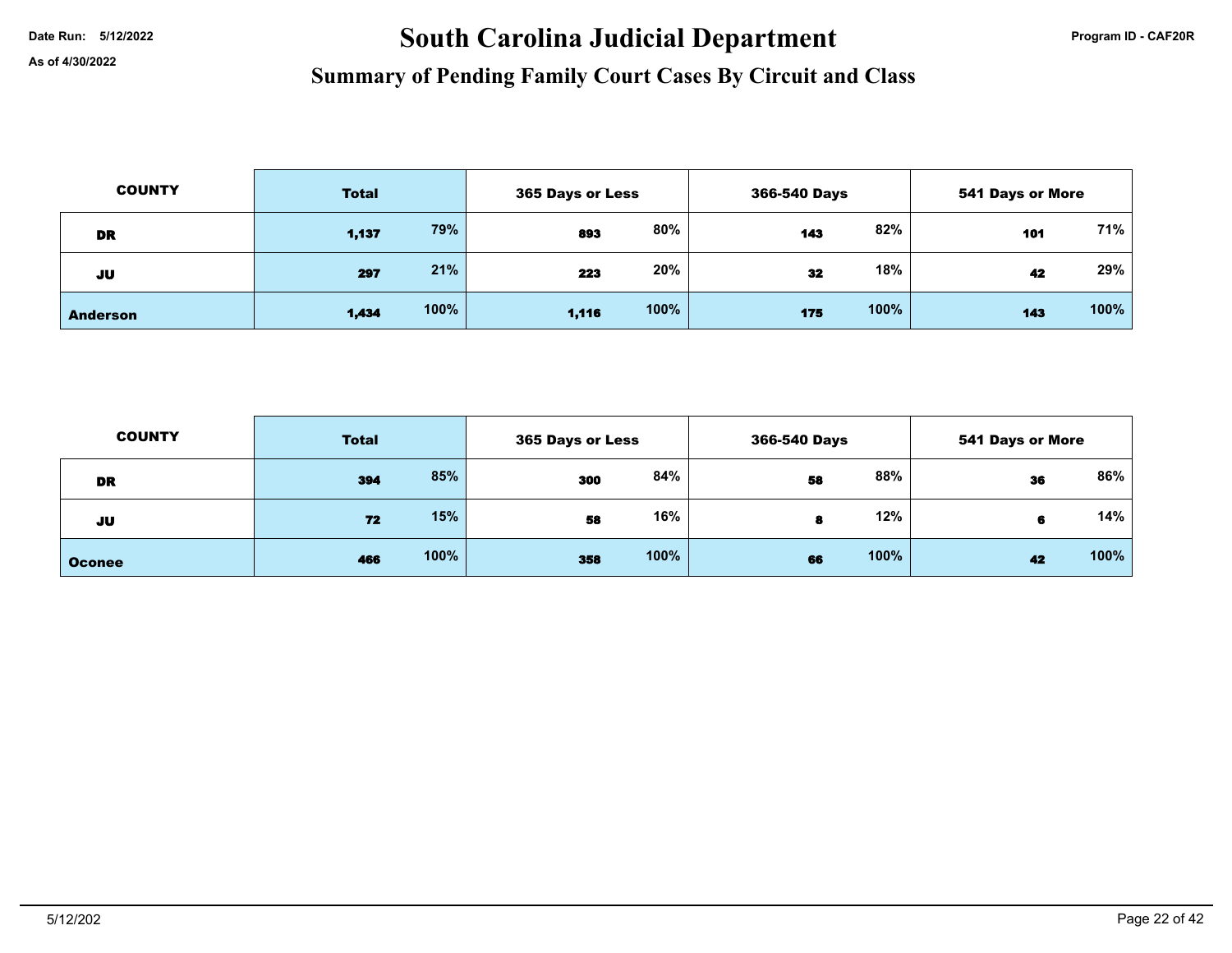## Date Run: 5/12/2022 **Date Run: 5/12/2022** Program ID - CAF20R

### **Summary of Pending Family Court Cases By Circuit and Class**

Number of Pending Family Court Cases in Circuit 10 / Percent of Pending Cases Statewide: 1,900 1, 1,900 1, 1,900 1, 1,900 1, 1,900 1, 1,900 1, 1,900 1, 1,900 1, 1,900 1, 1,900 1, 1,900 1, 1,900 1, 1,900 1, 1,900 1, 1,900 1

| <b>CIRCUIT</b> | <b>Total</b> |      | 365 Days or Less |      | 366-540 Days |      | 541 Days or More |      |
|----------------|--------------|------|------------------|------|--------------|------|------------------|------|
| DR             | 1,531        | 81%  | 1,193            | 81%  | 201          | 83%  | 137              | 74%  |
| JU             | 369          | 19%  | 281              | 19%  | 40           | 17%  | 48               | 26%  |
| 10             | 1,900        | 100% | 1,474            | 100% | 241          | 100% | 185              | 100% |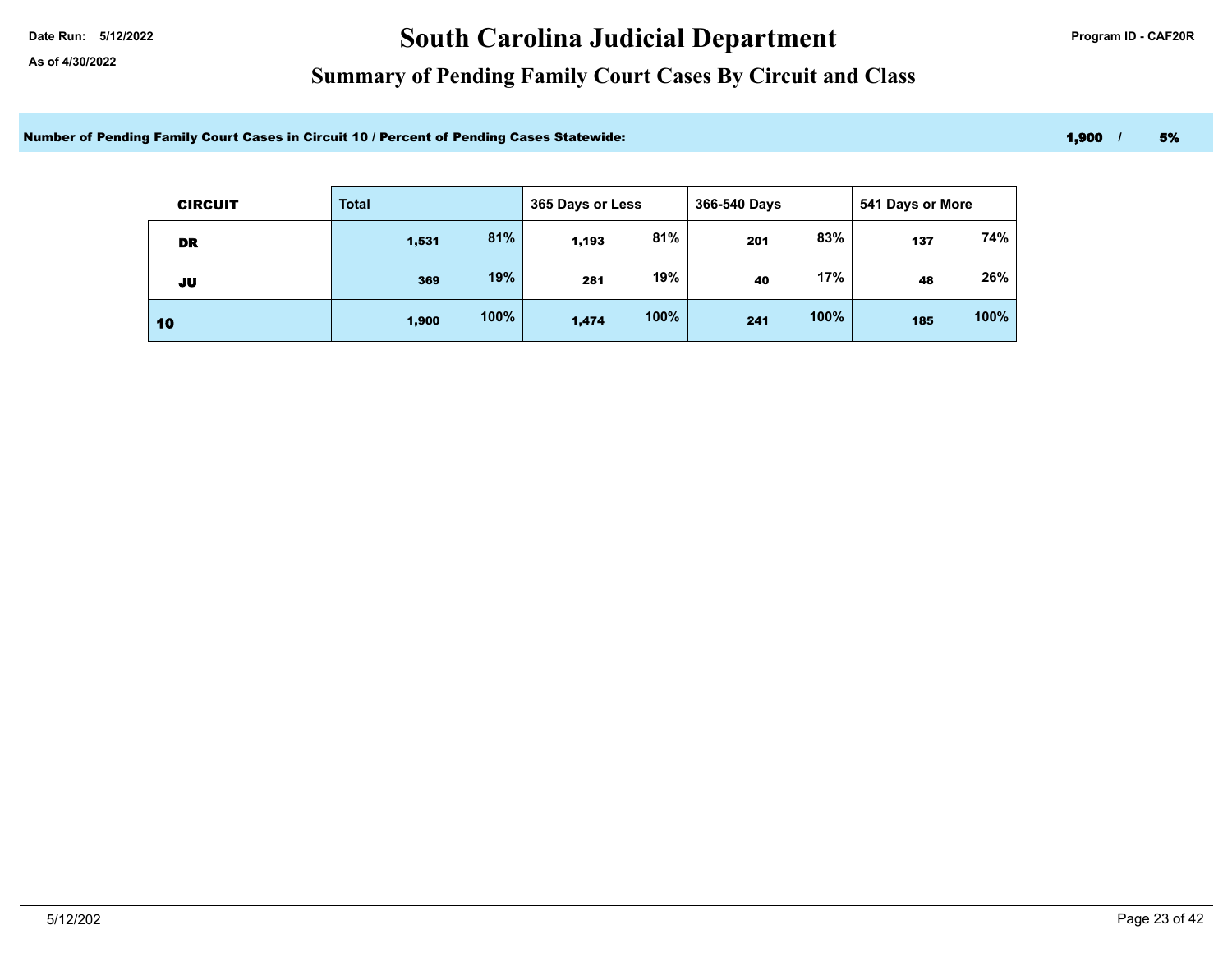## Date Run: 5/12/2022 **Date Run: 5/12/2022** Program ID - CAF20R

| <b>COUNTY</b>    | <b>Total</b> |      |     | 365 Days or Less |   | 366-540 Days |   | <b>541 Days or More</b> |  |
|------------------|--------------|------|-----|------------------|---|--------------|---|-------------------------|--|
| DR               | 102          | 88%  | 86  | 86%              |   | 100%         | я | 100%                    |  |
| JU               | 14           | 12%  | 14  | 14%              | 0 | $0\%$        | O | $0\%$                   |  |
| <b>Edgefield</b> | 116          | 100% | 100 | 100%             |   | 100%         | я | 100%                    |  |

| <b>COUNTY</b> | <b>Total</b> |      |       | <b>365 Days or Less</b> |     | 366-540 Days |     | <b>541 Days or More</b> |
|---------------|--------------|------|-------|-------------------------|-----|--------------|-----|-------------------------|
| DR            | 1,759        | 89%  | 1,322 | 90%                     | 207 | 86%          | 230 | 87%                     |
| JU            | 223          | 11%  | 155   | 10%                     | 35  | 14%          | 33  | 13%                     |
| Lexington     | 1,982        | 100% | 1,477 | 100%                    | 242 | 100%         | 263 | 100%                    |

| <b>COUNTY</b>    | <b>Total</b> |      | 365 Days or Less |      | 366-540 Days |      |
|------------------|--------------|------|------------------|------|--------------|------|
| DR               | 18           | 95%  | 16               | 94%  | 2            | 100% |
| JU               | 4            | 5%   |                  | 6%   | $\bullet$    | 0%   |
| <b>McCormick</b> | 19           | 100% | 17               | 100% | 2            | 100% |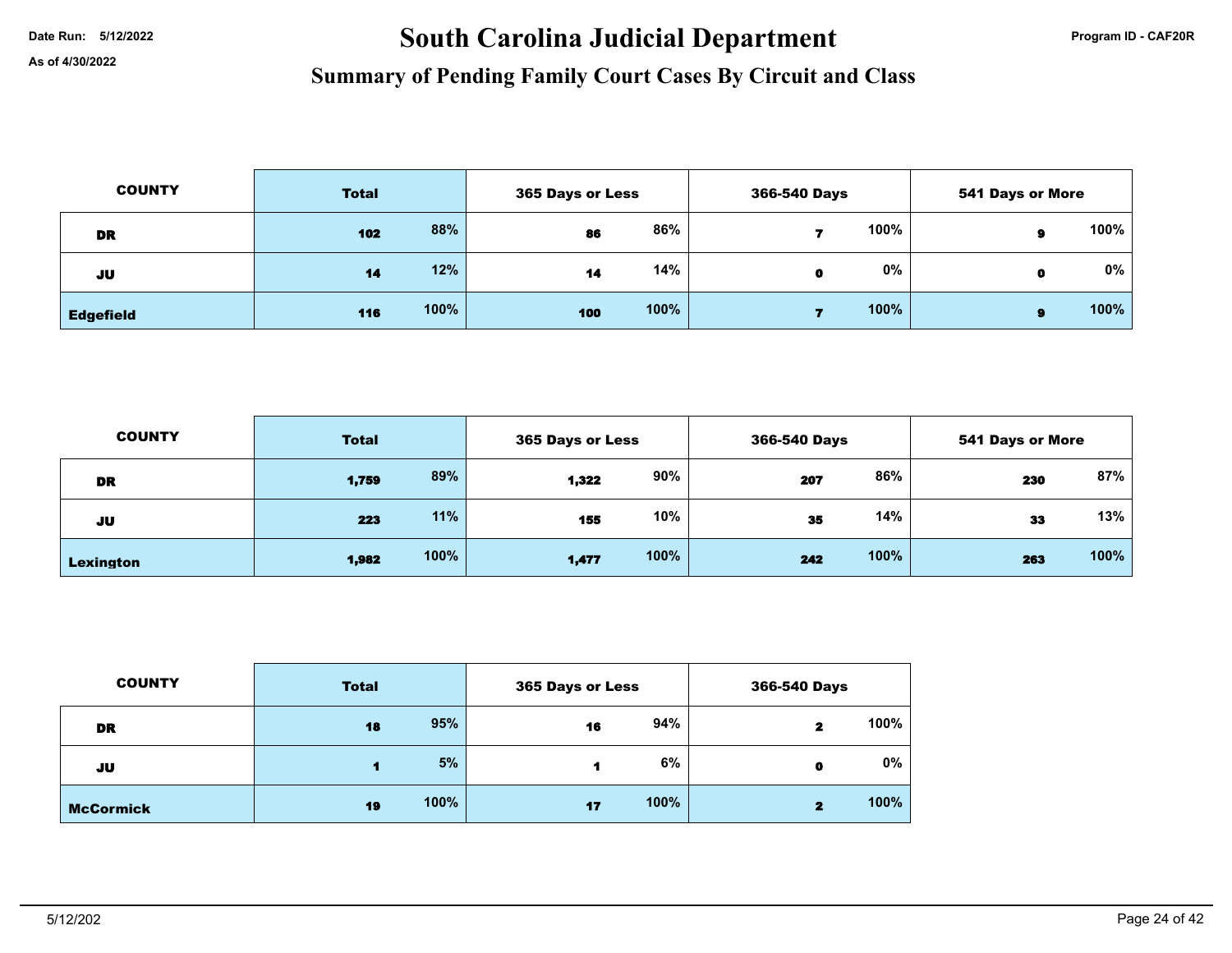# Date Run: 5/12/2022 **Program ID - CAF20R** South Carolina Judicial Department

| <b>COUNTY</b> | <b>Total</b> |      | <b>365 Days or Less</b> |      | 366-540 Days |      | 541 Days or More |      |
|---------------|--------------|------|-------------------------|------|--------------|------|------------------|------|
| <b>DR</b>     | 88           | 95%  | 75                      | 94%  | 10           | 100% |                  | 100% |
| JU            | 5            | 5%   |                         | 6%   |              | 0%   | O                | 0%   |
| <b>Saluda</b> | 93           | 100% | 80                      | 100% | 10           | 100% |                  | 100% |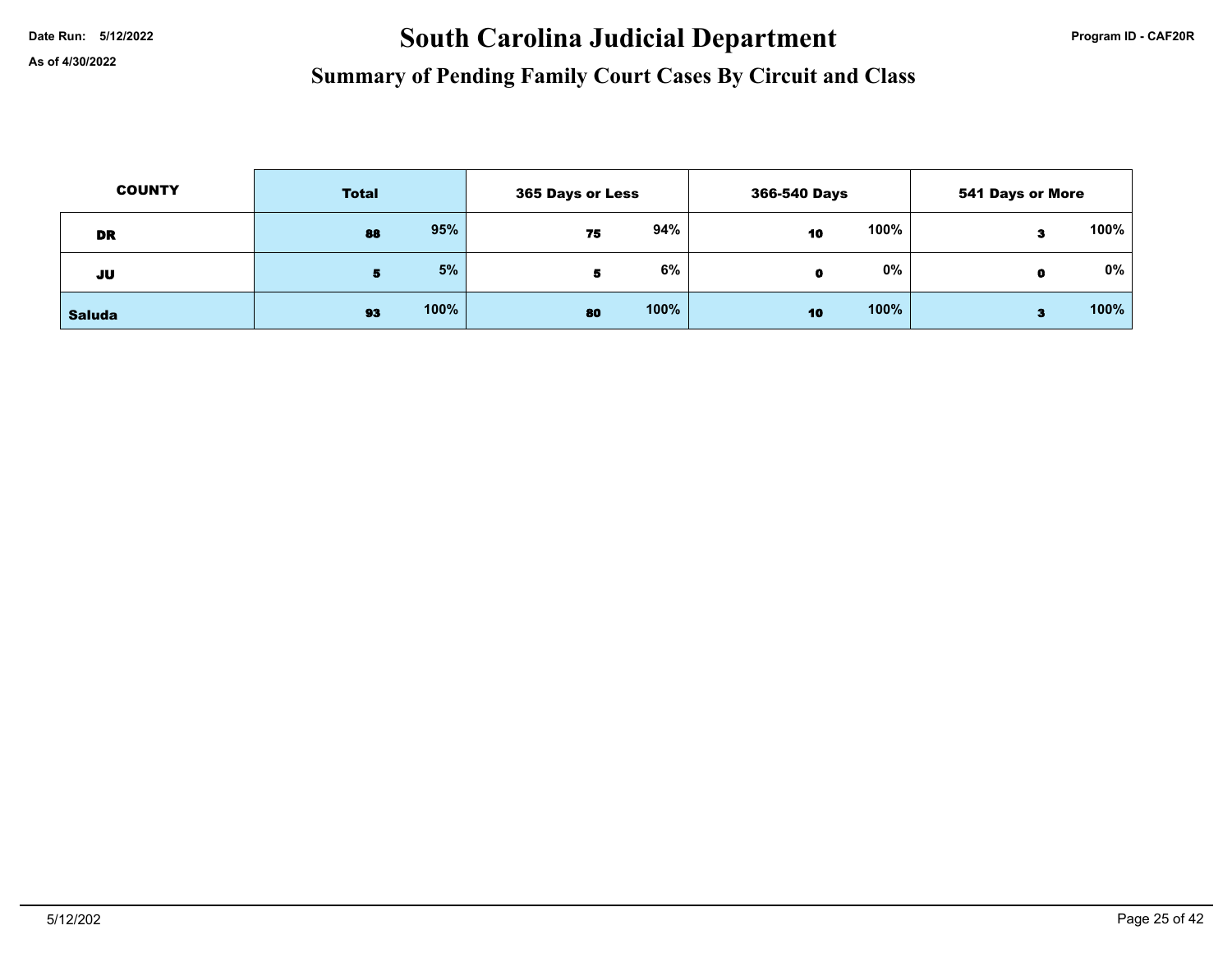## Date Run: 5/12/2022 **Date Run: 5/12/2022** Program ID - CAF20R

### **Summary of Pending Family Court Cases By Circuit and Class**

Number of Pending Family Court Cases in Circuit 11 / Percent of Pending Cases Statewide: 2,210 / 6% 2,210 / 6%

| <b>CIRCUIT</b> | <b>Total</b> |      | 365 Days or Less |      | 366-540 Days |      | 541 Days or More |      |
|----------------|--------------|------|------------------|------|--------------|------|------------------|------|
| DR             | 1,967        | 89%  | 1,499            | 90%  | 226          | 87%  | 242              | 88%  |
| JU             | 243          | 11%  | 175              | 10%  | 35           | 13%  | 33               | 12%  |
| 11             | 2,210        | 100% | 1,674            | 100% | 261          | 100% | 275              | 100% |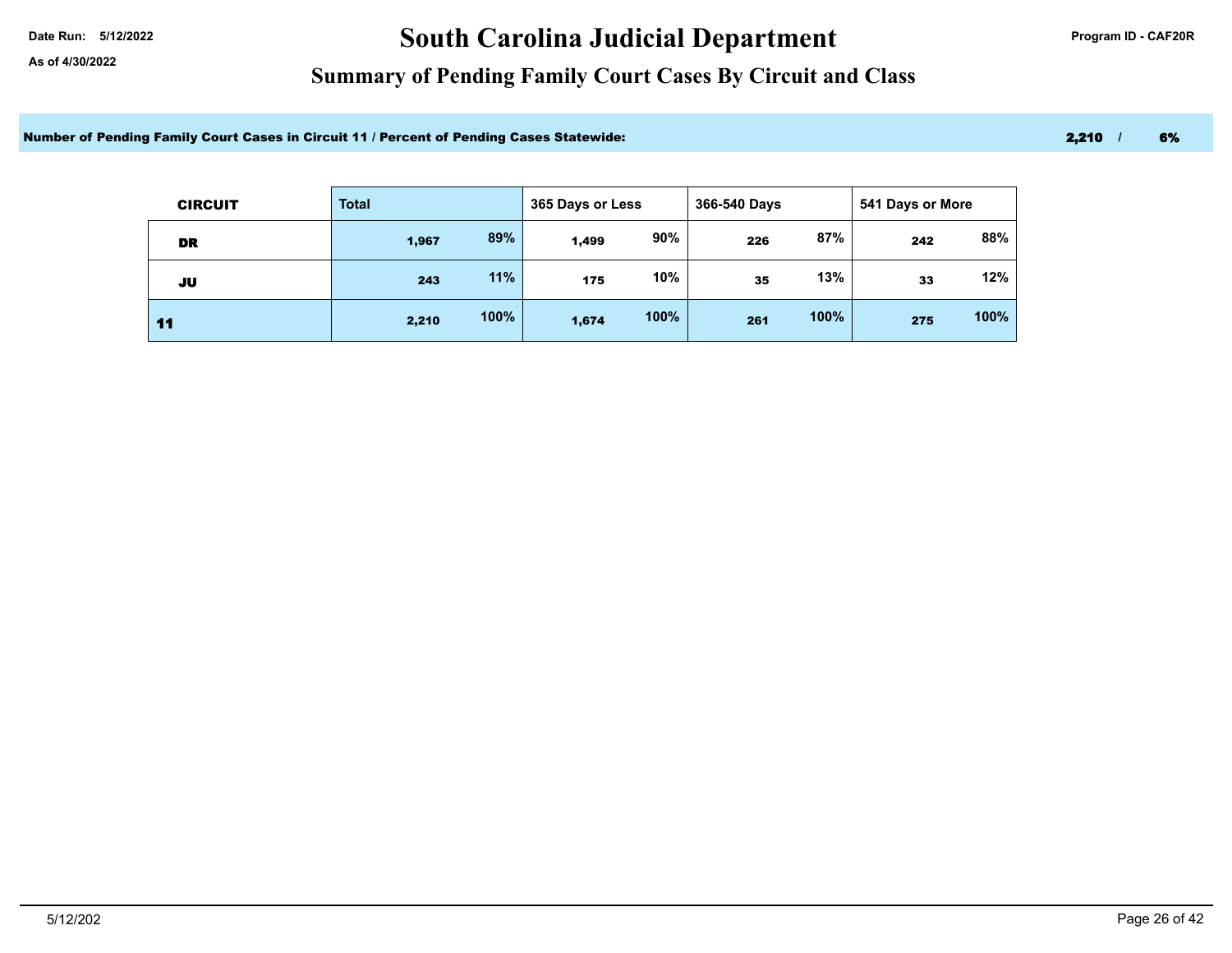# Date Run: 5/12/2022 **Program ID - CAF20R** South Carolina Judicial Department

| <b>COUNTY</b>   | <b>Total</b> |      | 365 Days or Less |      | 366-540 Days |      | <b>541 Days or More</b> |      |
|-----------------|--------------|------|------------------|------|--------------|------|-------------------------|------|
| DR              | 687          | 70%  | 570              | 68%  | 93           | 79%  | 24                      | 92%  |
| JU              | 293          | 30%  | 266              | 32%  | 25           | 21%  | 2                       | 8%   |
| <b>Florence</b> | 980          | 100% | 836              | 100% | 118          | 100% | 26                      | 100% |

| <b>COUNTY</b> | <b>Total</b> | 365 Days or Less | 366-540 Days       | <b>541 Days or More</b> |
|---------------|--------------|------------------|--------------------|-------------------------|
| DR            | 79%<br>192   | 75%<br>153       | 100%<br>31         | 89%                     |
| JU            | 21%<br>52    | 25%<br>51        | 0%<br>$\mathbf{0}$ | 11%                     |
| <b>Marion</b> | 100%<br>244  | 100%<br>204      | 100%<br>31         | 100%<br>s               |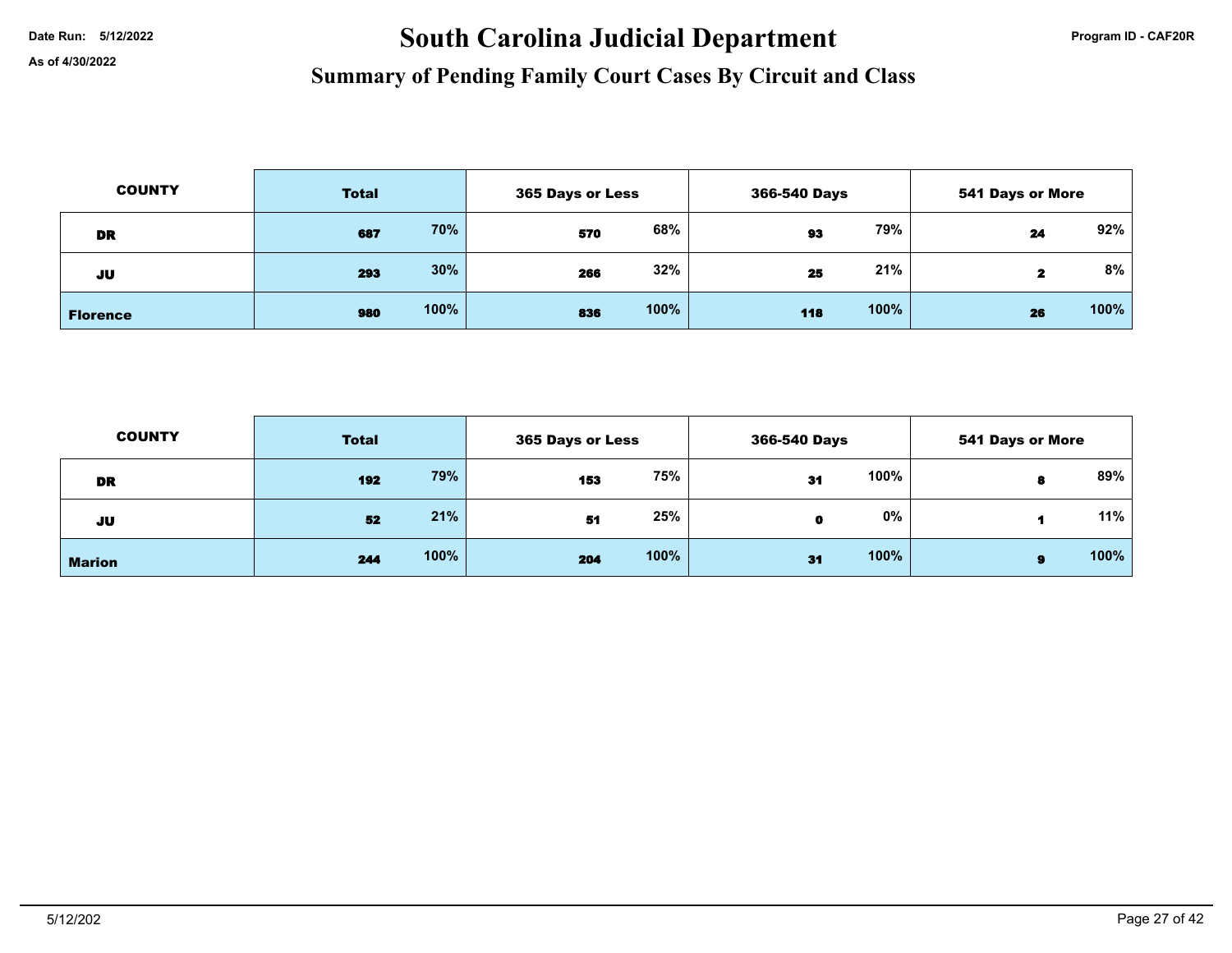## Date Run: 5/12/2022 **Date Run: 5/12/2022** Program ID - CAF20R

### **Summary of Pending Family Court Cases By Circuit and Class**

Number of Pending Family Court Cases in Circuit 12 / Percent of Pending Cases Statewide: 1,200 1,224 / 3%

| <b>CIRCUIT</b> | <b>Total</b> |      | 365 Days or Less |      | 366-540 Days |      | 541 Days or More |      |
|----------------|--------------|------|------------------|------|--------------|------|------------------|------|
| DR             | 879          | 72%  | 723              | 70%  | 124          | 83%  | 32               | 91%  |
| JU             | 345          | 28%  | 317              | 30%  | 25           | 17%  | з                | 9%   |
| 12             | 1,224        | 100% | 1,040            | 100% | 149          | 100% | 35               | 100% |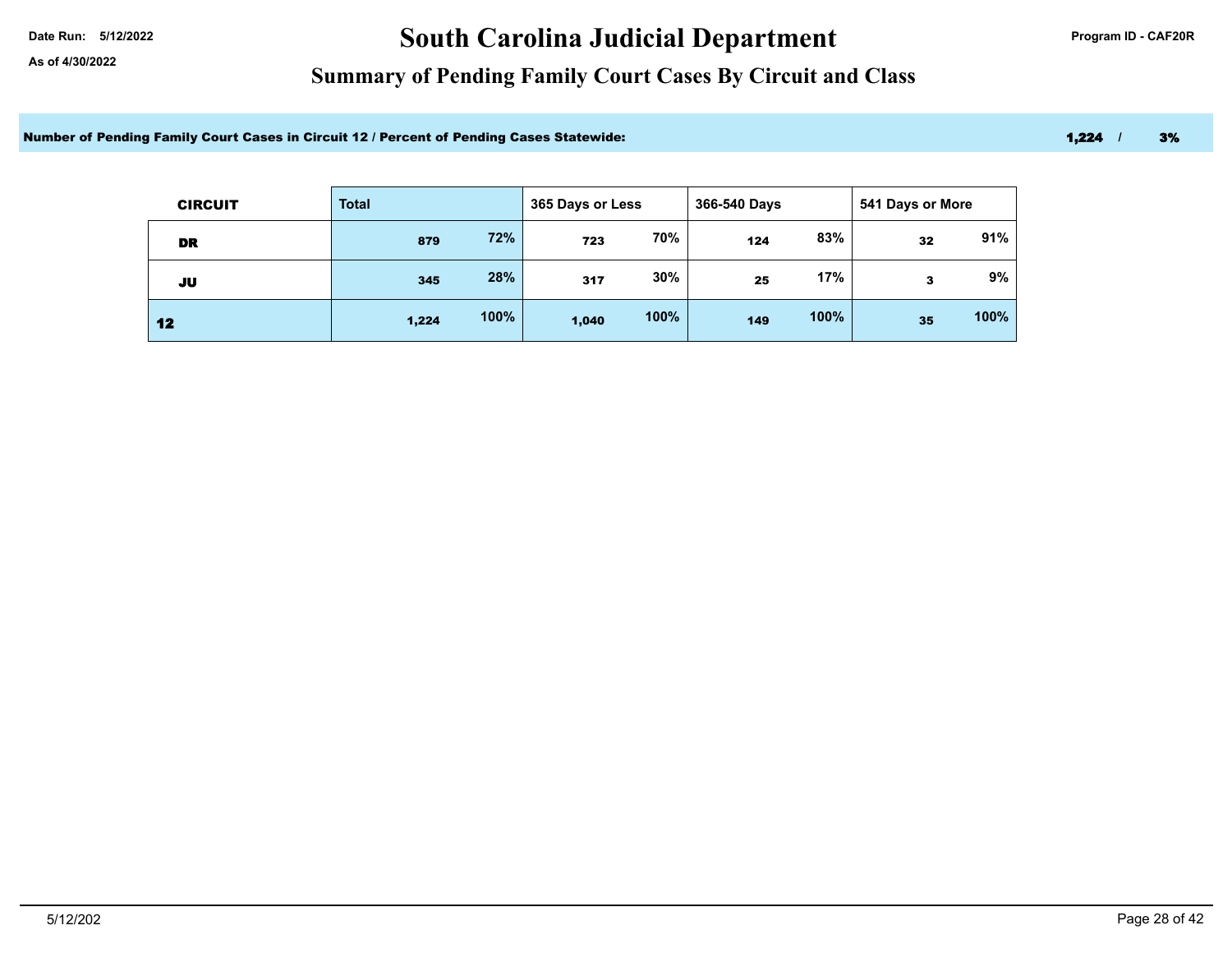# Date Run: 5/12/2022 **Program ID - CAF20R** South Carolina Judicial Department

| <b>COUNTY</b>     | <b>Total</b> |      | <b>365 Days or Less</b> |      | 366-540 Days |      | <b>541 Days or More</b> |      |
|-------------------|--------------|------|-------------------------|------|--------------|------|-------------------------|------|
| DR                | 2,829        | 83%  | 1,945                   | 82%  | 481          | 85%  | 403                     | 83%  |
| JU                | 588          | 17%  | 423                     | 18%  | 82           | 15%  | 83                      | 17%  |
| <b>Greenville</b> | 3,417        | 100% | 2,368                   | 100% | 563          | 100% | 486                     | 100% |

| <b>COUNTY</b>  | <b>Total</b> |      | 365 Days or Less |      | 366-540 Days |      | <b>541 Days or More</b> |      |
|----------------|--------------|------|------------------|------|--------------|------|-------------------------|------|
| <b>DR</b>      | 650          | 88%  | 516              | 93%  | 82           | 84%  | 52                      | 58%  |
| JU             | 91           | 12%  | 38               | 7%   | 16           | 16%  | 37                      | 42%  |
| <b>Pickens</b> | 741          | 100% | 554              | 100% | 98           | 100% | 89                      | 100% |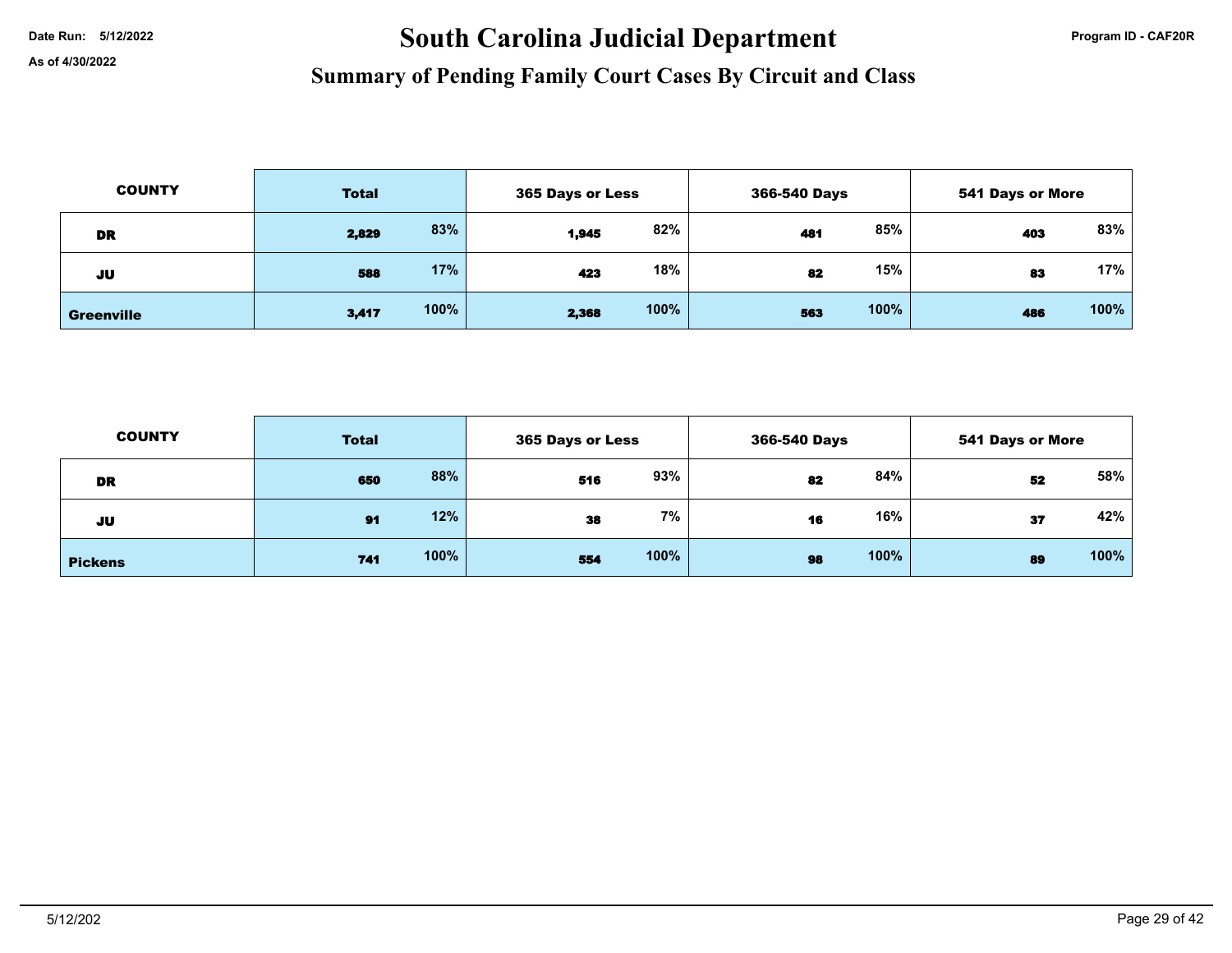## Date Run: 5/12/2022 **Date Run: 5/12/2022** Program ID - CAF20R

### **Summary of Pending Family Court Cases By Circuit and Class**

Number of Pending Family Court Cases in Circuit 13 / Percent of Pending Cases Statewide: 4,158 / 12%

| <b>CIRCUIT</b> | <b>Total</b> |      | 365 Days or Less |      | 366-540 Days |      | 541 Days or More |      |
|----------------|--------------|------|------------------|------|--------------|------|------------------|------|
| DR             | 3,479        | 84%  | 2,461            | 84%  | 563          | 85%  | 455              | 79%  |
| JU             | 679          | 16%  | 461              | 16%  | 98           | 15%  | 120              | 21%  |
| 13             | 4,158        | 100% | 2,922            | 100% | 661          | 100% | 575              | 100% |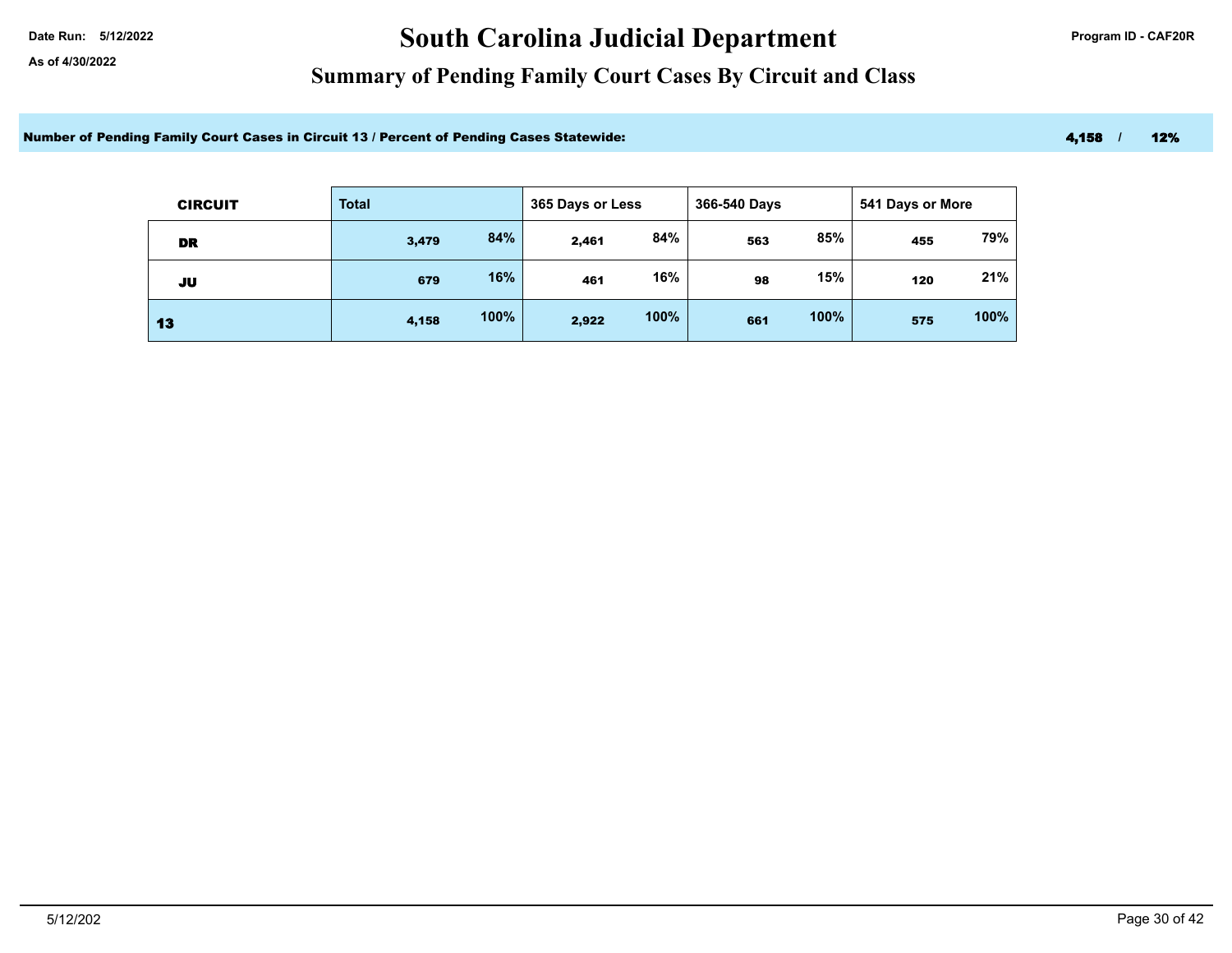# Date Run: 5/12/2022 **Program ID - CAF20R South Carolina Judicial Department Program ID - CAF20R**

| <b>COUNTY</b>    | <b>Total</b> | 365 Days or Less                | 366-540 Days | <b>541 Days or More</b> |  |
|------------------|--------------|---------------------------------|--------------|-------------------------|--|
| DR               | 59%<br>33    | 77%<br>17                       | 80%          | 41%<br>12               |  |
| JU               | 41%<br>23    | 23%<br>$\overline{\phantom{a}}$ | 20%          | 59%<br>17               |  |
| <b>Allendale</b> | 100%<br>56   | 100%<br>22                      | 100%         | 100%<br>29              |  |

| <b>COUNTY</b>   | <b>Total</b> |     | <b>365 Days or Less</b> |    | 366-540 Days |    | <b>541 Days or More</b> |  |
|-----------------|--------------|-----|-------------------------|----|--------------|----|-------------------------|--|
| DR              | 80%<br>798   | 688 | 84%                     | 70 | 76%          | 40 | 46%                     |  |
| JU              | 20%<br>196   | 127 | 16%                     | 22 | 24%          | 47 | 54%                     |  |
| <b>Beaufort</b> | 100%<br>994  | 815 | 100%                    | 92 | 100%         | 87 | 100%                    |  |

| <b>COUNTY</b>   | <b>Total</b> |      |     | <b>365 Days or Less</b> |    | 366-540 Days |    | <b>541 Days or More</b> |  |
|-----------------|--------------|------|-----|-------------------------|----|--------------|----|-------------------------|--|
| <b>DR</b>       | 224          | 86%  | 175 | 84%                     | 33 | 97%          | 16 | 100%                    |  |
| JU              | 35           | 14%  | 34  | 16%                     |    | 3%           | 0  | 0%                      |  |
| <b>Colleton</b> | 259          | 100% | 209 | 100%                    | 34 | 100%         | 16 | 100%                    |  |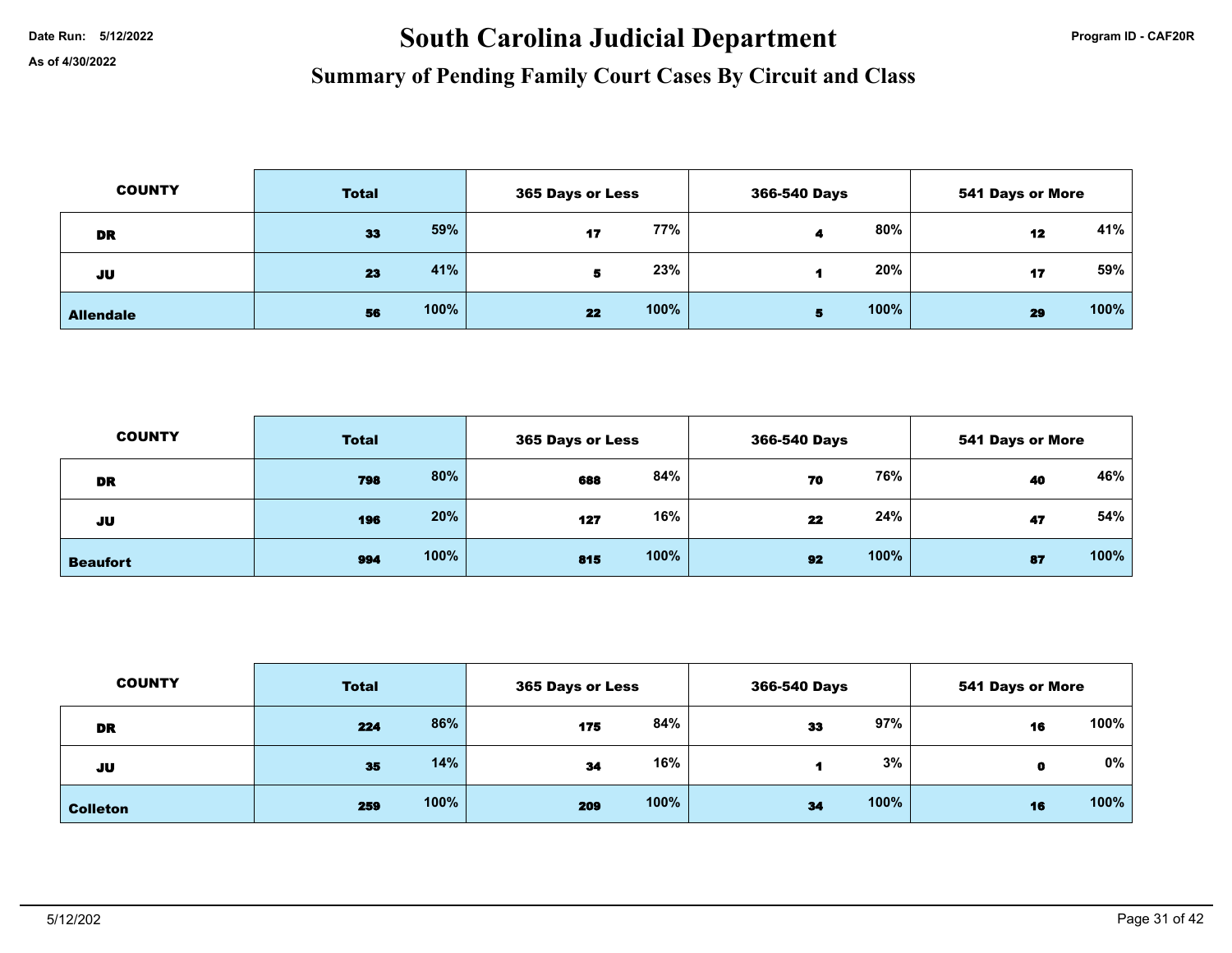# Date Run: 5/12/2022 **Program ID - CAF20R** South Carolina Judicial Department

| <b>COUNTY</b>  | <b>Total</b> |      |     | <b>365 Days or Less</b> |    | 366-540 Days |    | 541 Days or More |  |
|----------------|--------------|------|-----|-------------------------|----|--------------|----|------------------|--|
| DR             | 74           | 36%  | 52  | 45%                     | я  | 39%          | 13 | 20%              |  |
| JU             | 130          | 64%  | 63  | 55%                     | 14 | 61%          | 53 | 80%              |  |
| <b>Hampton</b> | 204          | 100% | 115 | 100%                    | 23 | 100%         | 66 | 100%             |  |

| <b>COUNTY</b> | <b>Total</b> |      | <b>365 Days or Less</b> |      | <b>366-540 Days</b> |      | <b>541 Days or More</b> |      |
|---------------|--------------|------|-------------------------|------|---------------------|------|-------------------------|------|
| DR            | 153          | 70%  | 117                     | 64%  | 24                  | 96%  | 12                      | 100% |
| JU            | 67           | 30%  | 66                      | 36%  |                     | 4%   |                         | 0%   |
| <b>Jasper</b> | 220          | 100% | 183                     | 100% | 25                  | 100% | 12                      | 100% |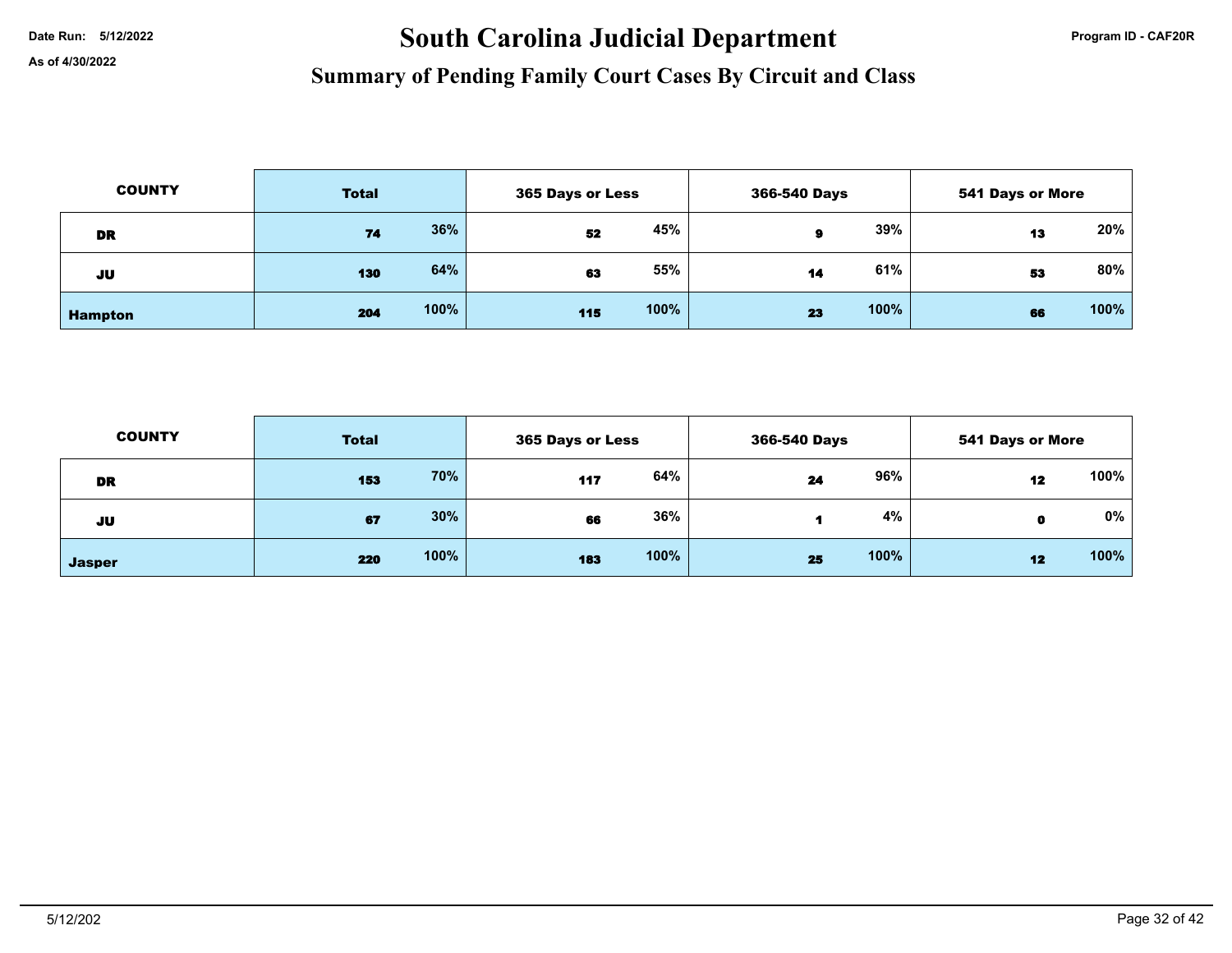## Date Run: 5/12/2022 **Date Run: 5/12/2022** Program ID - CAF20R

### **Summary of Pending Family Court Cases By Circuit and Class**

Number of Pending Family Court Cases in Circuit 14 / Percent of Pending Cases Statewide: 1,733 / 5% 1,733 / 5%

| <b>CIRCUIT</b> | <b>Total</b> |      | 365 Days or Less |      | 366-540 Days |      | 541 Days or More |      |
|----------------|--------------|------|------------------|------|--------------|------|------------------|------|
| DR             | 1,282        | 74%  | 1,049            | 78%  | 140          | 78%  | 93               | 44%  |
| JU             | 451          | 26%  | 295              | 22%  | 39           | 22%  | 117              | 56%  |
| 14             | 1,733        | 100% | 1,344            | 100% | 179          | 100% | 210              | 100% |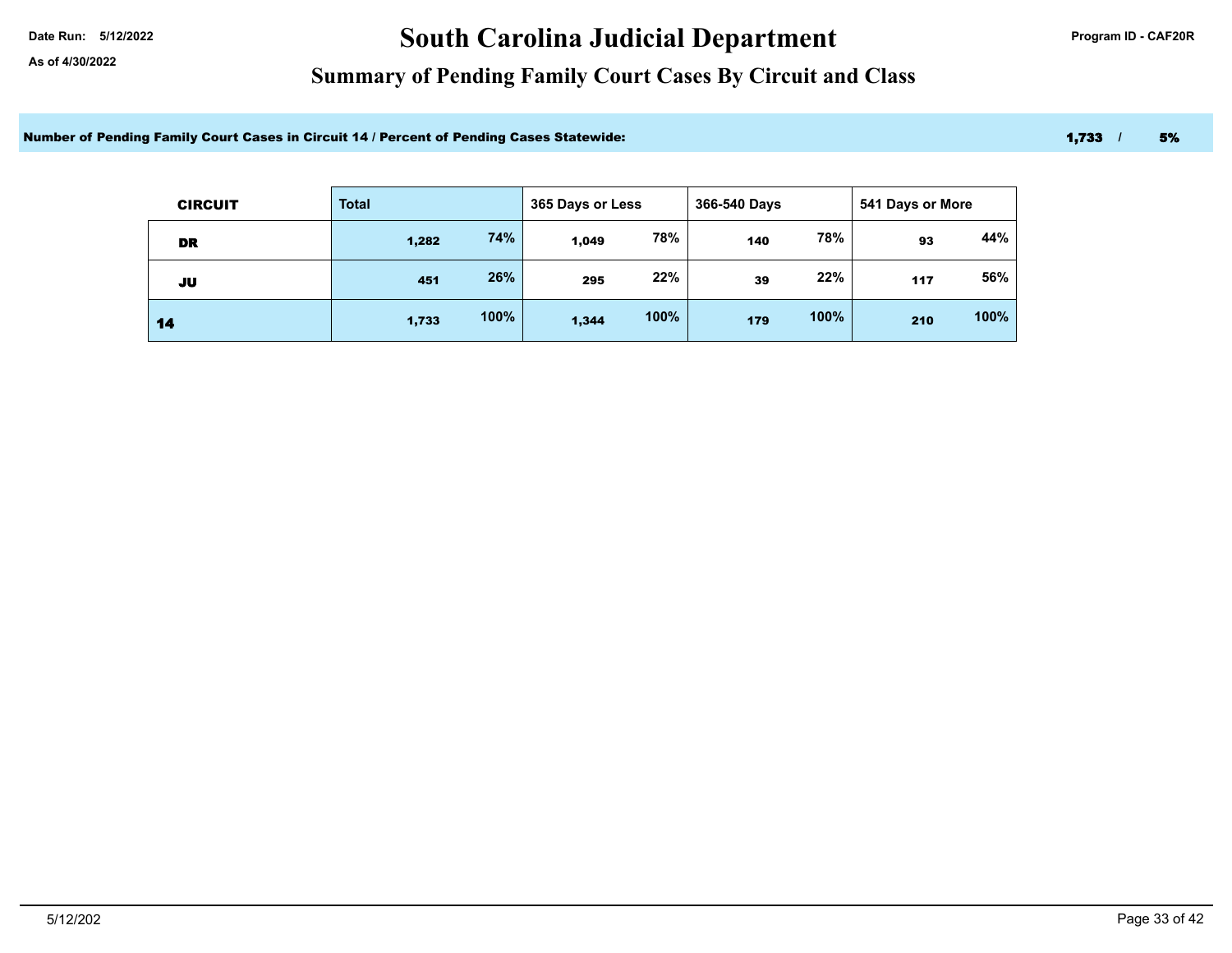# Date Run: 5/12/2022 **Program ID - CAF20R** South Carolina Judicial Department

| <b>COUNTY</b> | <b>Total</b> |      | 365 Days or Less |      | 366-540 Days |      | 541 Days or More |      |
|---------------|--------------|------|------------------|------|--------------|------|------------------|------|
| DR            | 269          | 70%  | 226              | 68%  | 29           | 76%  | 14               | 100% |
| JU            | 113          | 30%  | 104              | 32%  | Я            | 24%  | 0                | 0%   |
| Georgetown    | 382          | 100% | 330              | 100% | 38           | 100% | 14               | 100% |

| <b>COUNTY</b> | <b>Total</b> |      | 365 Days or Less |      | 366-540 Days |      | 541 Days or More |      |
|---------------|--------------|------|------------------|------|--------------|------|------------------|------|
| DR            | 1,359        | 86%  | 1,199            | 85%  | 89           | 97%  | 71               | 96%  |
| JU            | 216          | 14%  | 210              | 15%  | я            | 3%   | - 2<br>÷         | 4%   |
| <b>Horry</b>  | 1,575        | 100% | 1,409            | 100% | 92           | 100% | 74               | 100% |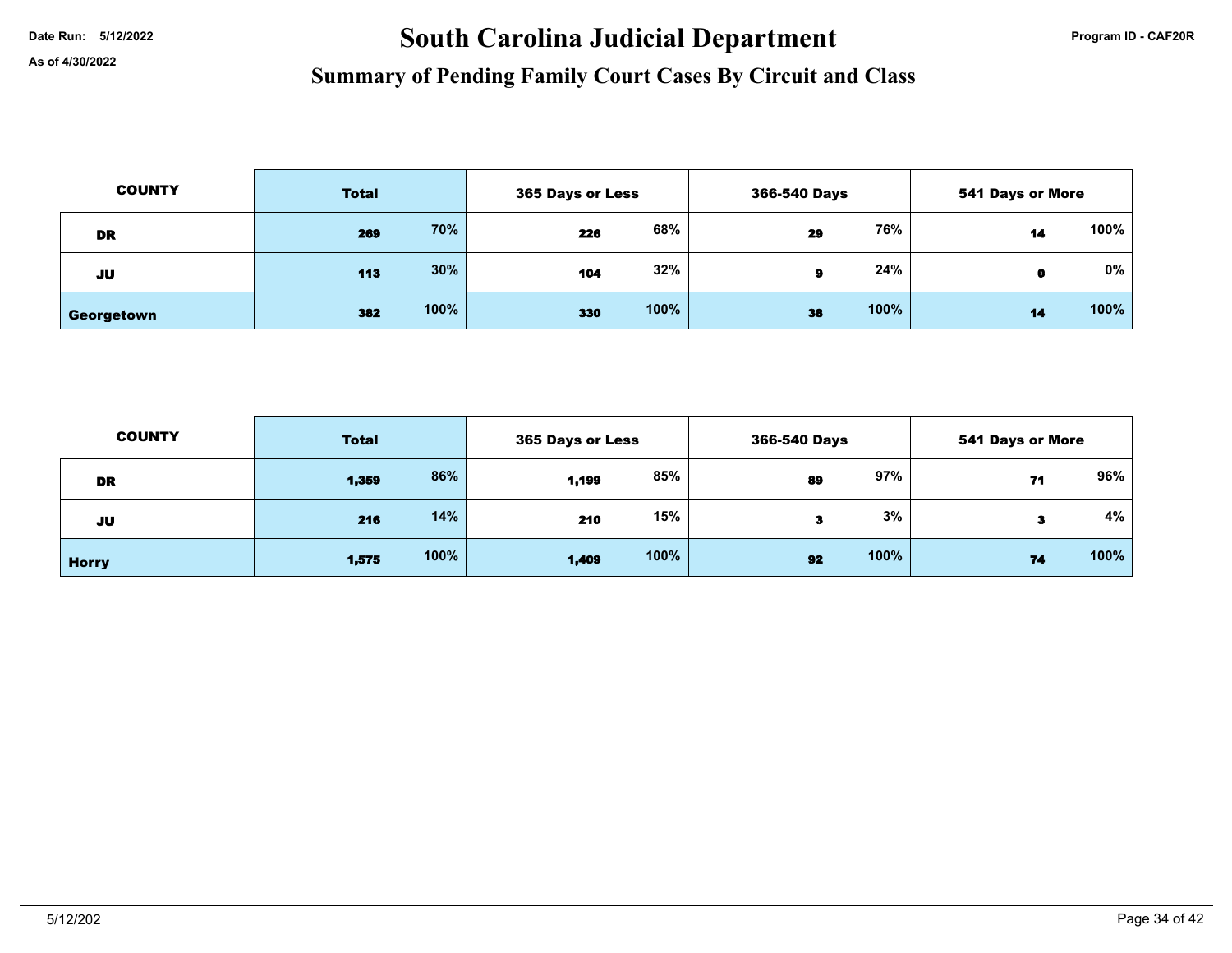## Date Run: 5/12/2022 **Date Run: 5/12/2022** Program ID - CAF20R

### **Summary of Pending Family Court Cases By Circuit and Class**

Number of Pending Family Court Cases in Circuit 15 / Percent of Pending Cases Statewide: 1,957 / 5% 1,957 / 5%

| <b>CIRCUIT</b> | <b>Total</b> |      | 365 Days or Less |      | 366-540 Days |      | 541 Days or More |      |
|----------------|--------------|------|------------------|------|--------------|------|------------------|------|
| DR             | 1,628        | 83%  | 1,425            | 82%  | 118          | 91%  | 85               | 97%  |
| JU             | 329          | 17%  | 314              | 18%  | 12           | 9%   | з                | 3%   |
| 15             | 1,957        | 100% | 1,739            | 100% | 130          | 100% | 88               | 100% |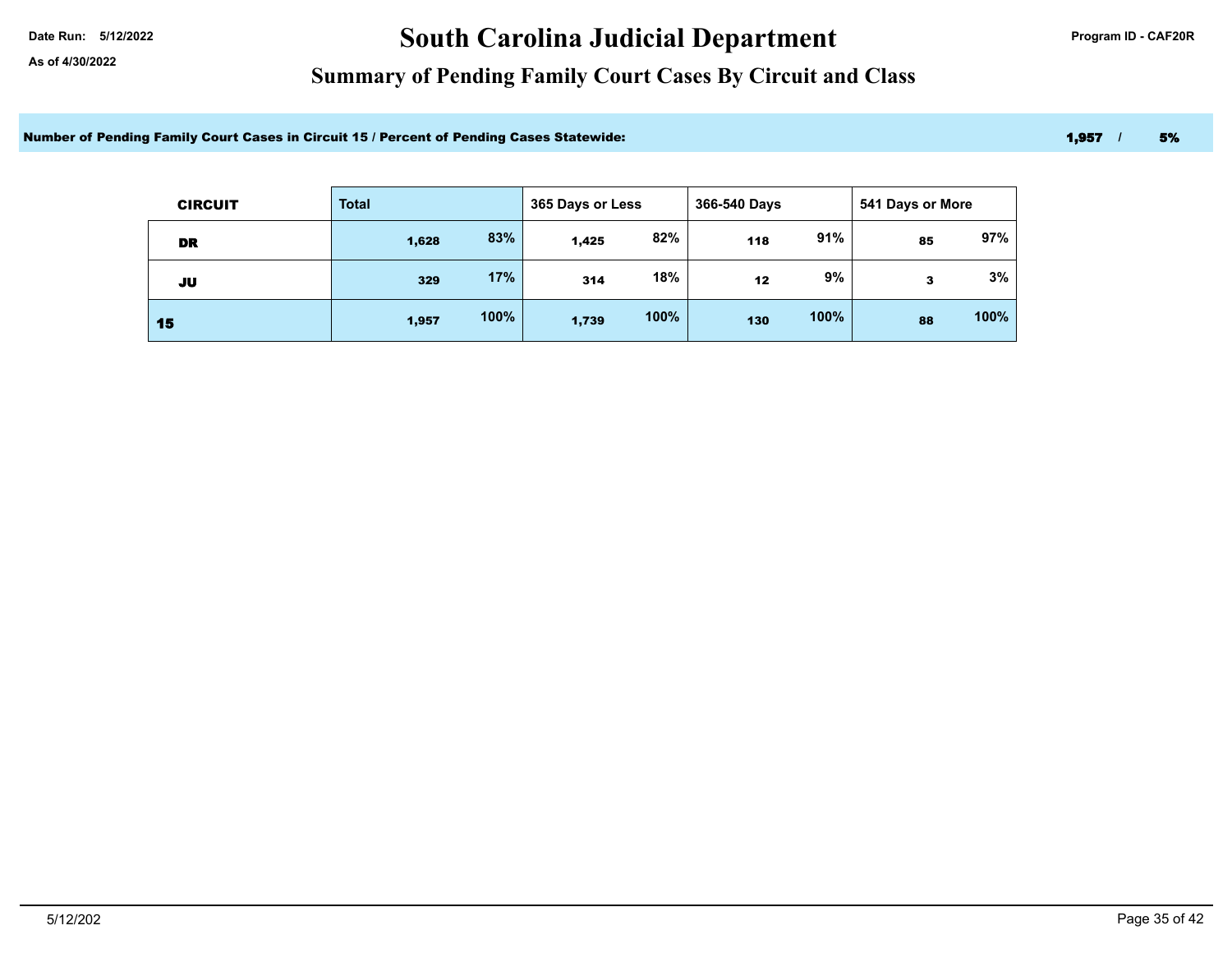# Date Run: 5/12/2022 **Program ID - CAF20R** South Carolina Judicial Department

| <b>COUNTY</b> | <b>Total</b> |      |     | 365 Days or Less |    | 366-540 Days |    | <b>541 Days or More</b> |  |
|---------------|--------------|------|-----|------------------|----|--------------|----|-------------------------|--|
| DR            | 110          | 55%  | 88  | 51%              | 13 | 76%          | 9  | 75%                     |  |
| JU            | 91           | 45%  | 84  | 49%              |    | 24%          | з  | 25%                     |  |
| <b>Union</b>  | 201          | 100% | 172 | 100%             | 17 | 100%         | 12 | 100%                    |  |

| <b>COUNTY</b> | <b>Total</b> |      | <b>365 Days or Less</b> |      | 366-540 Days |      | <b>541 Days or More</b> |      |
|---------------|--------------|------|-------------------------|------|--------------|------|-------------------------|------|
| DR            | 1,597        | 86%  | 1,363                   | 85%  | 138          | 95%  | 96                      | 96%  |
| JU            | 261          | 14%  | 249                     | 15%  | 8            | 5%   |                         | 4%   |
| <b>York</b>   | 1,858        | 100% | 1,612                   | 100% | 146          | 100% | 100                     | 100% |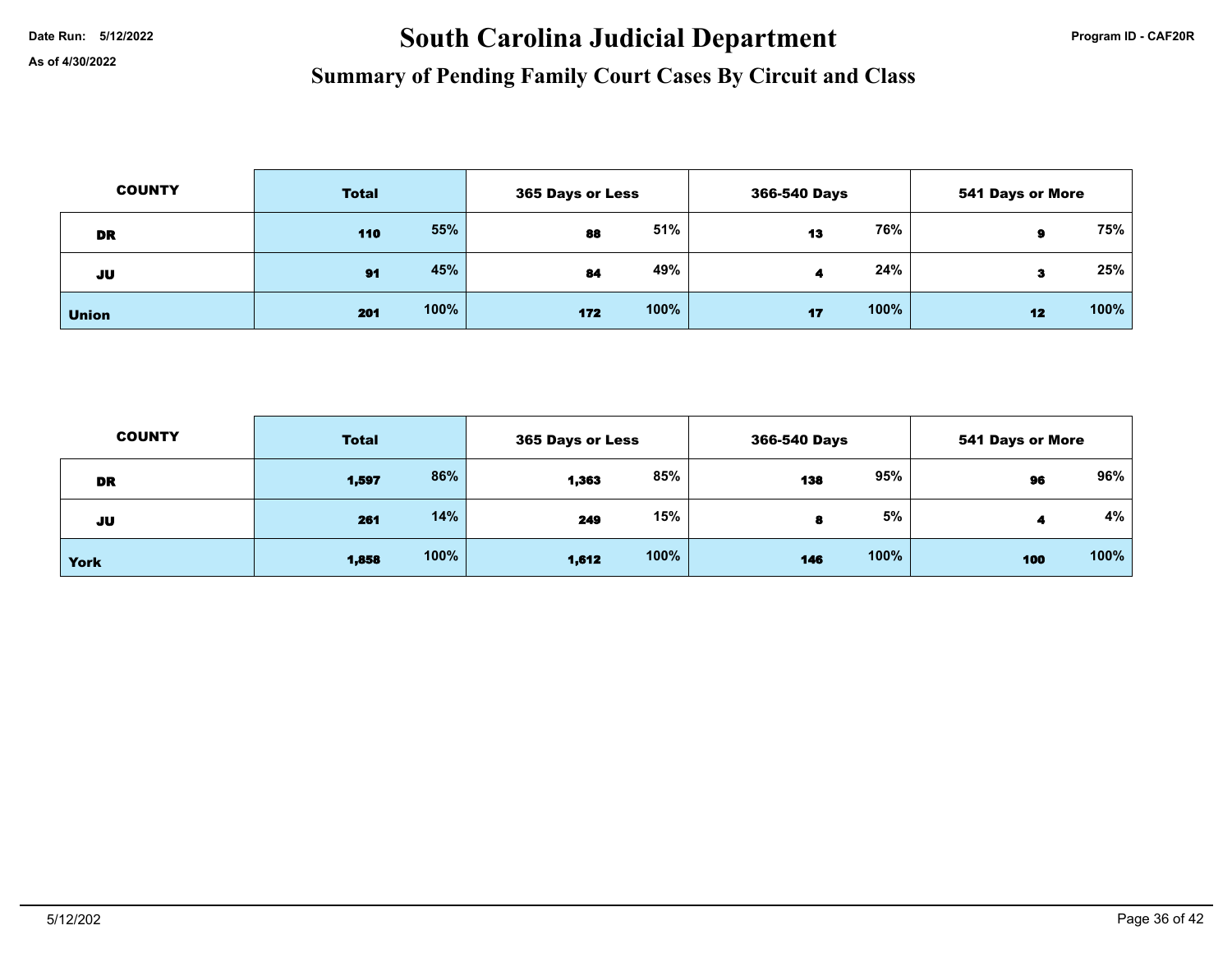## Date Run: 5/12/2022 **Date Run: 5/12/2022** Program ID - CAF20R

### **Summary of Pending Family Court Cases By Circuit and Class**

Number of Pending Family Court Cases in Circuit 16 / Percent of Pending Cases Statewide: 2,059 / 6% 2,059 / 6%

| <b>CIRCUIT</b> | <b>Total</b> |      | 365 Days or Less |      | 366-540 Days |      | 541 Days or More |      |
|----------------|--------------|------|------------------|------|--------------|------|------------------|------|
| DR             | 1,707        | 83%  | 1,451            | 81%  | 151          | 93%  | 105              | 94%  |
| JU             | 352          | 17%  | 333              | 19%  | 12           | 7%   |                  | 6%   |
| 16             | 2,059        | 100% | 1,784            | 100% | 163          | 100% | 112              | 100% |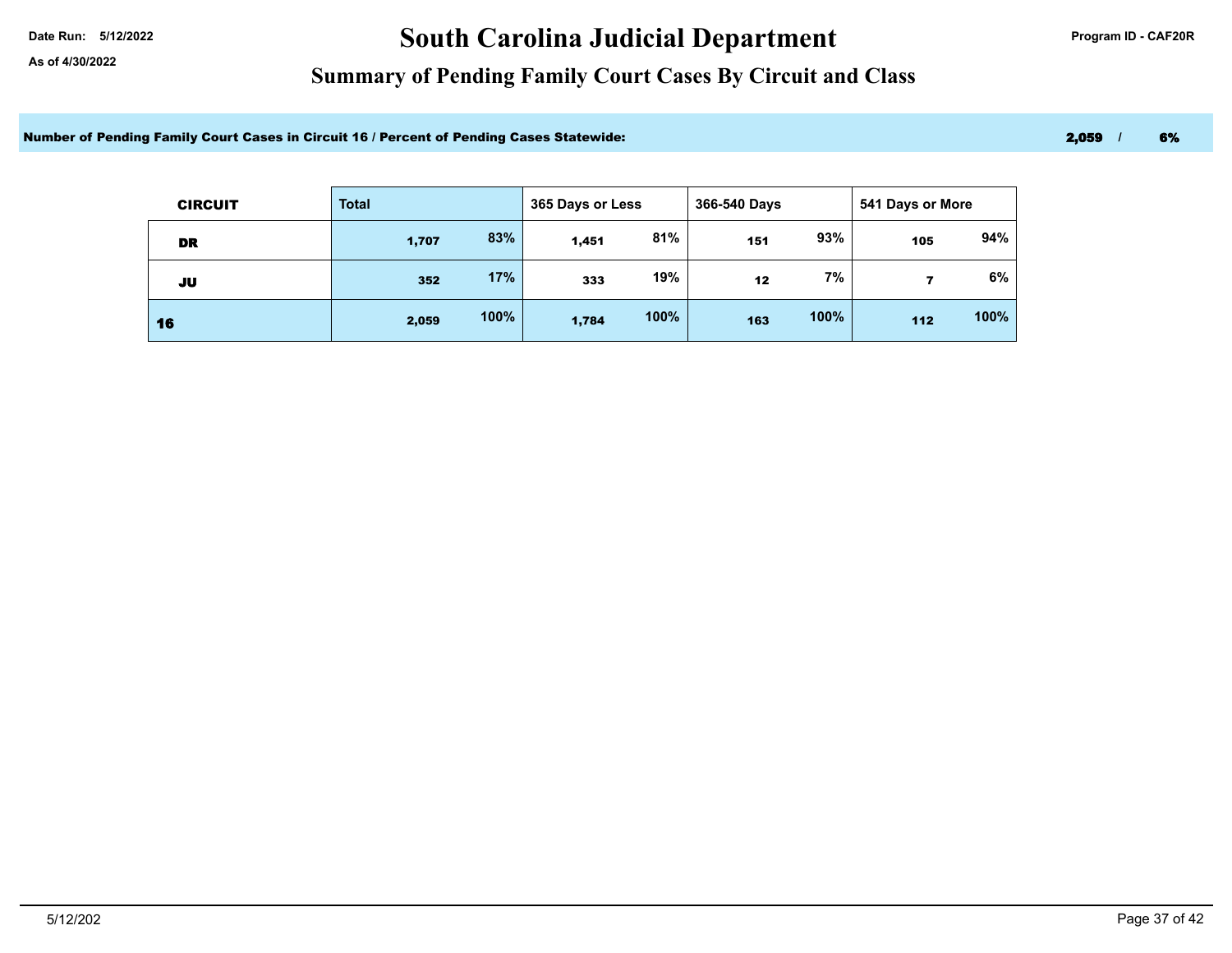# Date Run: 5/12/2022 **Program ID - CAF20R** South Carolina Judicial Department

| <b>County</b>       | <b>Total</b> |      |       | 365 Days or Less |     | 366-540 Days |                         | 541 Days or More |  |
|---------------------|--------------|------|-------|------------------|-----|--------------|-------------------------|------------------|--|
|                     |              |      |       |                  |     |              |                         |                  |  |
| <b>Abbeville</b>    | 124          | 100% | 93    | 75%              | 24  | 19%          | $\overline{\mathbf{r}}$ | $6\%$            |  |
| <b>Aiken</b>        | 882          | 100% | 706   | 80%              | 101 | 11%          | 75                      | 9%               |  |
| <b>Allendale</b>    | 56           | 100% | 22    | 39%              | 5   | 9%           | 29                      | 52%              |  |
| <b>Anderson</b>     | 1,434        | 100% | 1,116 | 78%              | 175 | 12%          | 143                     | 10%              |  |
| <b>Bamberg</b>      | 89           | 100% | 69    | 78%              | 12  | 13%          | 8                       | $9\%$            |  |
| <b>Barnwell</b>     | 190          | 100% | 173   | 91%              | 10  | $5\%$        | $\overline{7}$          | $4\%$            |  |
| <b>Beaufort</b>     | 994          | 100% | 815   | 82%              | 92  | $9\%$        | 87                      | $9\%$            |  |
| <b>Berkeley</b>     | 1,769        | 100% | 1,120 | 63%              | 216 | 12%          | 433                     | 24%              |  |
| <b>Calhoun</b>      | 99           | 100% | 73    | 74%              | 17  | 17%          | $\pmb{9}$               | $9\%$            |  |
| <b>Charleston</b>   | 4,115        | 100% | 2,211 | 54%              | 586 | 14%          | 1,318                   | 32%              |  |
| <b>Cherokee</b>     | 350          | 100% | 292   | 83%              | 37  | 11%          | 21                      | 6%               |  |
| <b>Chester</b>      | 221          | 100% | 144   | 65%              | 41  | 19%          | 36                      | 16%              |  |
| <b>Chesterfield</b> | 444          | 100% | 230   | 52%              | 67  | 15%          | 147                     | 33%              |  |
| <b>Clarendon</b>    | 226          | 100% | 164   | 73%              | 32  | 14%          | 30                      | 13%              |  |
| <b>Colleton</b>     | 259          | 100% | 209   | 81%              | 34  | 13%          | 16                      | $6\%$            |  |
| <b>Darlington</b>   | 507          | 100% | 380   | 75%              | 49  | 10%          | 78                      | 15%              |  |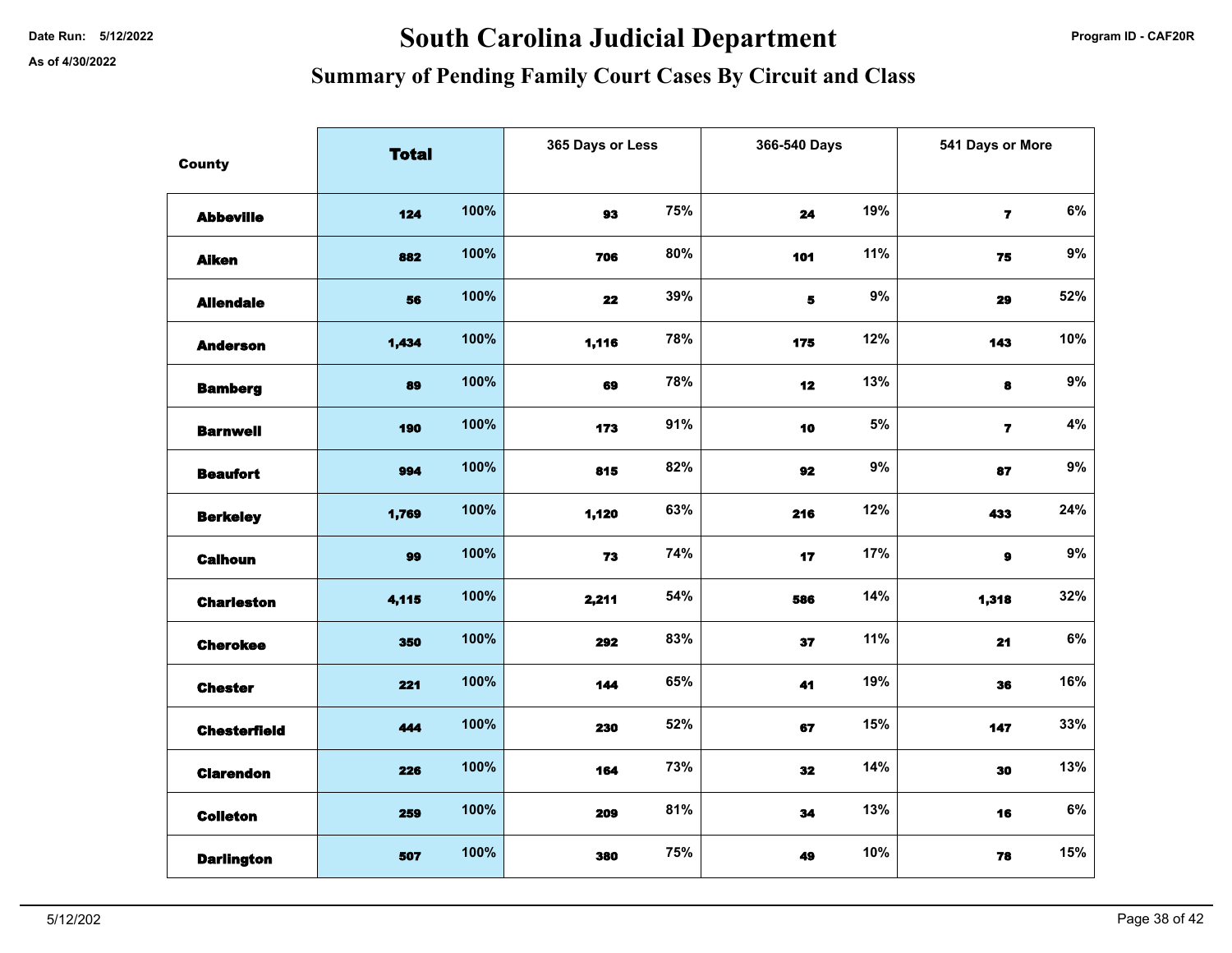# Date Run: 5/12/2022 **Program ID - CAF20R South Carolina Judicial Department Program ID - CAF20R**

|                   | <b>Total</b> |      | 365 Days or Less |     | 366-540 Days            |       | 541 Days or More |       |
|-------------------|--------------|------|------------------|-----|-------------------------|-------|------------------|-------|
| <b>Dillon</b>     | 447          | 100% | 268              | 60% | 90                      | 20%   | 89               | 20%   |
| <b>Dorchester</b> | 1,312        | 100% | 1,071            | 82% | 142                     | 11%   | 99               | 8%    |
| <b>Edgefield</b>  | 116          | 100% | 100              | 86% | $\overline{\mathbf{r}}$ | $6\%$ | $\mathbf{9}$     | 8%    |
| <b>Fairfield</b>  | 425          | 100% | 192              | 45% | 111                     | 26%   | 122              | 29%   |
| <b>Florence</b>   | 980          | 100% | 836              | 85% | 118                     | 12%   | 26               | 3%    |
| Georgetown        | 382          | 100% | 330              | 86% | 38                      | 10%   | 14               | $4\%$ |
| <b>Greenville</b> | 3,417        | 100% | 2,368            | 69% | 563                     | 16%   | 486              | 14%   |
| <b>Greenwood</b>  | 407          | 100% | 348              | 86% | 36                      | $9\%$ | 23               | $6\%$ |
| <b>Hampton</b>    | 204          | 100% | 115              | 56% | 23                      | 11%   | 66               | 32%   |
| <b>Horry</b>      | 1,575        | 100% | 1,409            | 89% | 92                      | $6\%$ | 74               | $5\%$ |
| <b>Jasper</b>     | 220          | 100% | 183              | 83% | 25                      | 11%   | 12               | $5\%$ |
| <b>Kershaw</b>    | 709          | 100% | 488              | 69% | 105                     | 15%   | 116              | 16%   |
| <b>Lancaster</b>  | 520          | 100% | 398              | 77% | 64                      | 12%   | 58               | 11%   |
| <b>Laurens</b>    | 384          | 100% | 324              | 84% | 29                      | 8%    | 31               | 8%    |
| <b>Lee</b>        | 78           | 100% | 58               | 74% | 12                      | 15%   | 8                | 10%   |
| <b>Lexington</b>  | 1,982        | 100% | 1,477            | 75% | 242                     | 12%   | 263              | 13%   |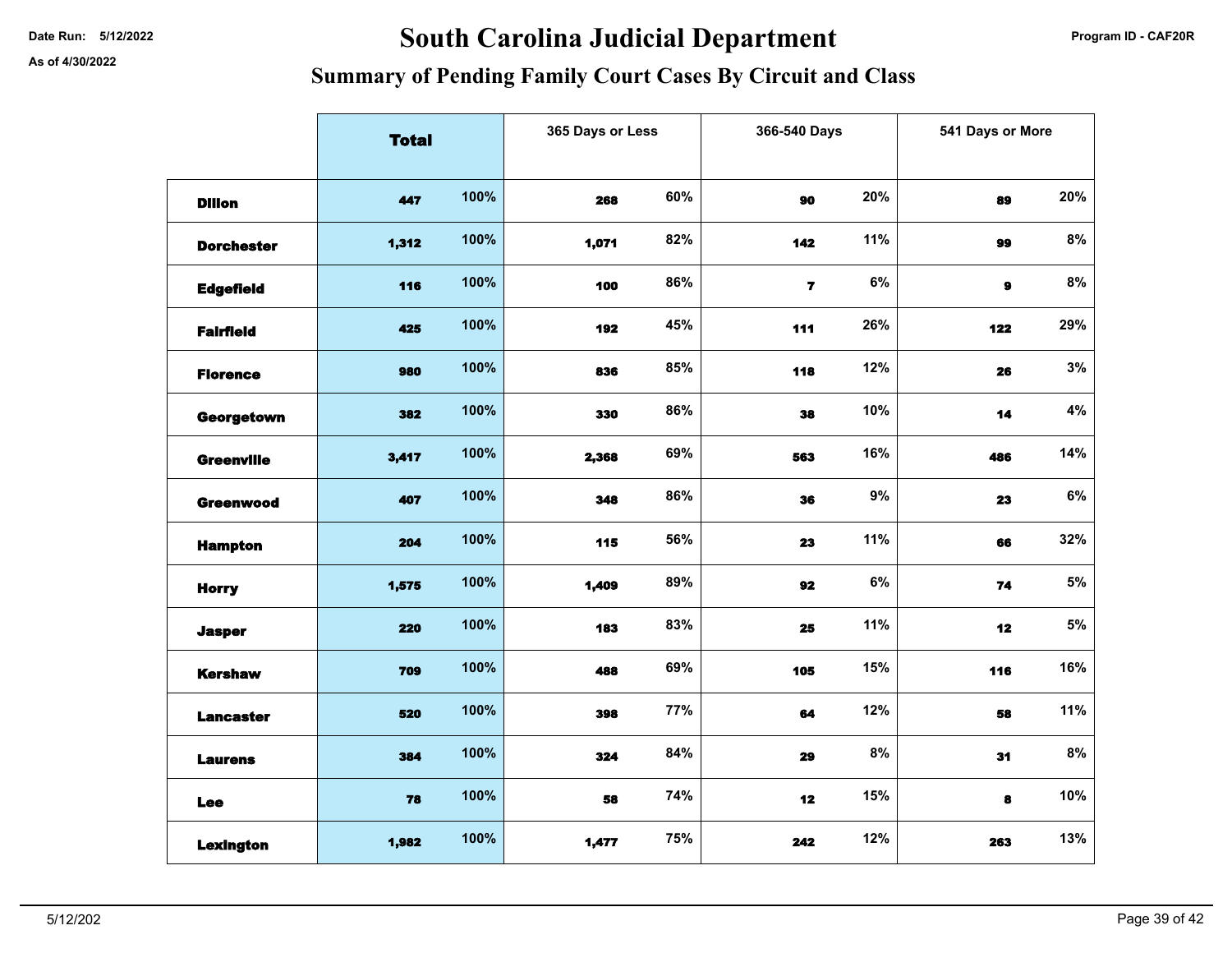# Date Run: 5/12/2022 **Program ID - CAF20R** South Carolina Judicial Department

|                    | <b>Total</b> |      | 365 Days or Less |     | 366-540 Days |     | 541 Days or More |       |
|--------------------|--------------|------|------------------|-----|--------------|-----|------------------|-------|
|                    |              |      |                  |     |              |     |                  |       |
| <b>Marion</b>      | 244          | 100% | 204              | 84% | 31           | 13% | $\mathbf{9}$     | $4\%$ |
| <b>Marlboro</b>    | 278          | 100% | 217              | 78% | 26           | 9%  | 35               | 13%   |
| <b>McCormick</b>   | 19           | 100% | 17               | 89% | $\mathbf{2}$ | 11% | $\bullet$        | $0\%$ |
| <b>Newberry</b>    | 233          | 100% | 196              | 84% | 25           | 11% | 12               | $5\%$ |
| <b>Oconee</b>      | 466          | 100% | 358              | 77% | 66           | 14% | 42               | $9\%$ |
| <b>Orangeburg</b>  | 482          | 100% | 428              | 89% | 38           | 8%  | 16               | $3\%$ |
| <b>Pickens</b>     | 741          | 100% | 554              | 75% | 98           | 13% | 89               | 12%   |
| <b>Richland</b>    | 3,597        | 100% | 2,416            | 67% | 427          | 12% | 754              | 21%   |
| <b>Saluda</b>      | 93           | 100% | 80               | 86% | 10           | 11% | $\mathbf{3}$     | $3\%$ |
| <b>Spartanbur</b>  | 2,059        | 100% | 1,622            | 79% | 257          | 12% | 180              | $9\%$ |
| <b>Sumter</b>      | 700          | 100% | 584              | 83% | 57           | 8%  | 59               | 8%    |
| <b>Union</b>       | 201          | 100% | 172              | 86% | 17           | 8%  | 12               | $6\%$ |
| <b>Williamsbur</b> | 221          | 100% | 172              | 78% | 22           | 10% | 27               | 12%   |
| <b>York</b>        | 1,858        | 100% | 1,612            | 87% | 146          | 8%  | 100              | $5\%$ |
| <b>Total</b>       | 36,109       | 100% | 26,414           | 73% | 4,417        | 12% | 5,278            | 15%   |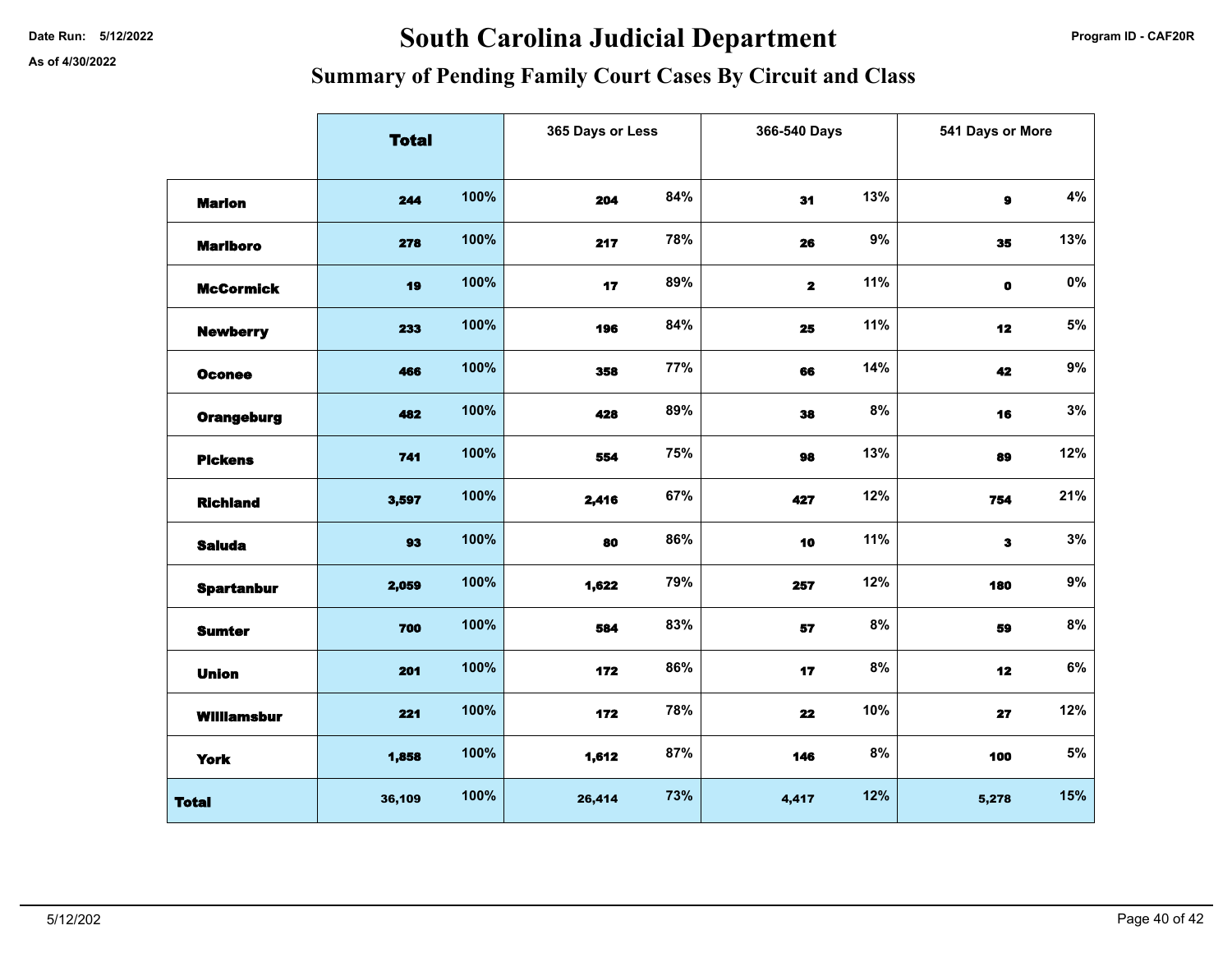# Date Run: 5/12/2022 **Program ID - CAF20R South Carolina Judicial Department Program ID - CAF20R**

| <b>STATEWIDE</b> | <b>Total</b> |      | 365 Days or Less |     | 366-540 Days |     | 541 Days or More |       |
|------------------|--------------|------|------------------|-----|--------------|-----|------------------|-------|
|                  |              |      |                  |     |              |     |                  |       |
| 01               | 1,893        | 100% | 1,572            | 83% | 197          | 10% | 124              | 7%    |
| 02               | 1,161        | 100% | 948              | 82% | 123          | 11% | 90               | 8%    |
| 03               | 1,225        | 100% | 978              | 80% | 123          | 10% | 124              | 10%   |
| 04               | 1,676        | 100% | 1,095            | 65% | 232          | 14% | 349              | 21%   |
| 05               | 4,306        | 100% | 2,904            | 67% | 532          | 12% | 870              | 20%   |
| 06               | 1,166        | 100% | 734              | 63% | 216          | 19% | 216              | 19%   |
| 07               | 2,409        | 100% | 1,914            | 79% | 294          | 12% | 201              | 8%    |
| 08               | 1,148        | 100% | 961              | 84% | 114          | 10% | 73               | 6%    |
| 09               | 5,884        | 100% | 3,331            | 57% | 802          | 14% | 1,751            | 30%   |
| 10               | 1,900        | 100% | 1,474            | 78% | 241          | 13% | 185              | 10%   |
| 11               | 2,210        | 100% | 1,674            | 76% | 261          | 12% | 275              | 12%   |
| 12               | 1,224        | 100% | 1,040            | 85% | 149          | 12% | 35               | 3%    |
| 13               | 4,158        | 100% | 2,922            | 70% | 661          | 16% | 575              | 14%   |
| 14               | 1,733        | 100% | 1,344            | 78% | 179          | 10% | 210              | 12%   |
| 15               | 1,957        | 100% | 1,739            | 89% | 130          | 7%  | 88               | 4%    |
| 16               | 2,059        | 100% | 1,784            | 87% | 163          | 8%  | 112              | $5\%$ |
| <b>Total</b>     | 36,109       | 100% | 26,414           | 73% | 4,417        | 12% | 5,278            | 15%   |